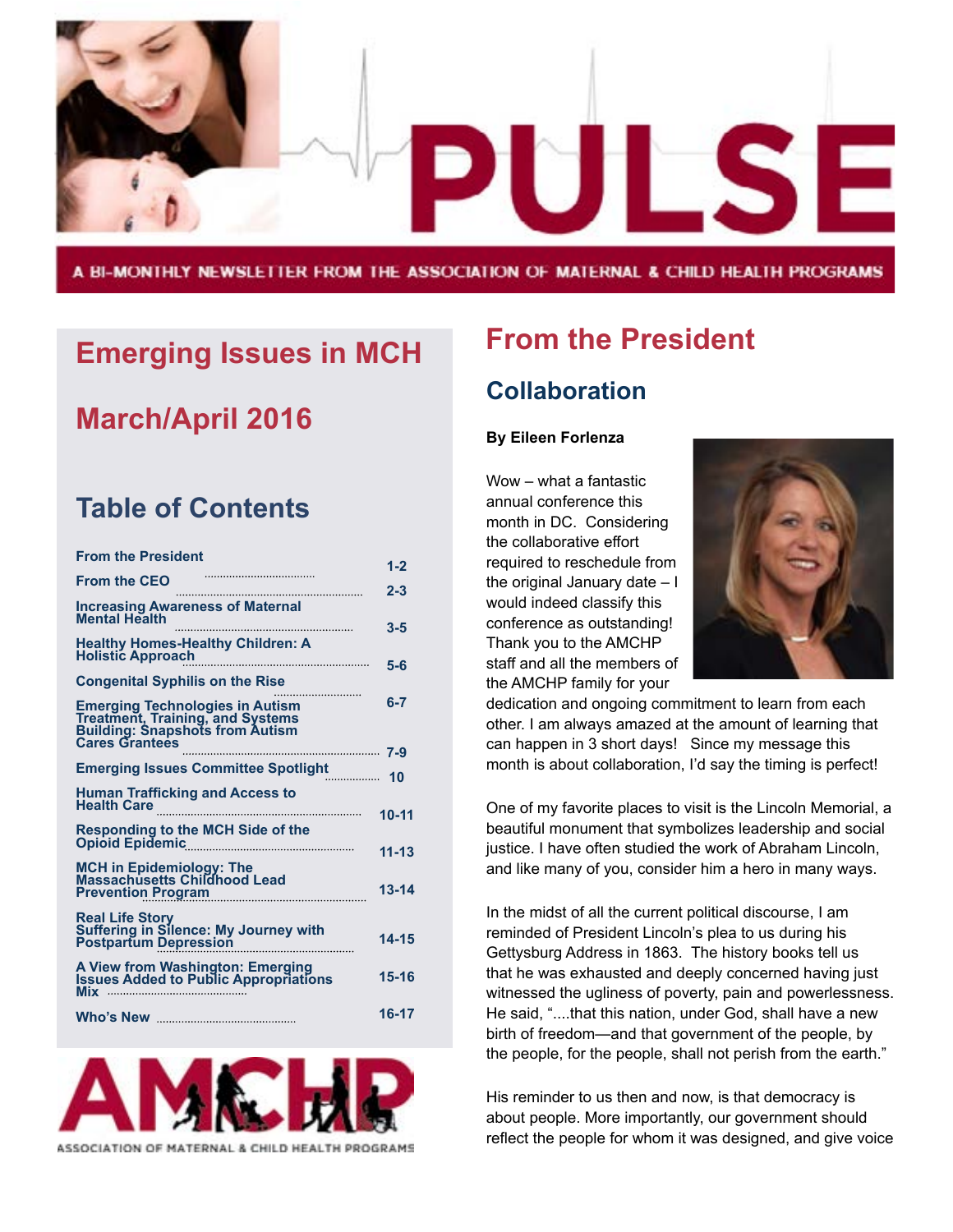

to people. This idea of providing a place at the table for all to be heard is at the core of our work at AMCHP as we are strongly committed to collaboration and partnership. From coffee cafés in local communities to elegant board rooms in urban downtown cities, people are working together to solve challenging problems by aligning resources. AMCHP's new strategic plan has a strong emphasis on alignment directly related to strong collaboration. Specifically, the goal area reads that "AMCHP will influence the alignment of resources at the federal and state levels to improve and increase support for maternal and child health. Objective #2 is "Increase the ability of programs to function at or towards the collaboration level."

Collaboration is anchored by mutual trust and commitment. As an MCH champion, you know firsthand that our ability to improve the lives of women and children is dependent on a collective effort over a long period of time. In public health, we often never see the fruits of our labor, but the partnerships we've developed are a testament to the value of collaboration. Communities are the benefactors of collaboration, which is an outcome we can all be proud of. I am excited to see and hear more about your collaborative efforts!

I hope you are enjoying the spring season and the symbolism of renewal that comes with this time of year.

All the best,

Eileen

### **From the CEO**

#### **By Lori Tremmel Freeman, BS, MBA**  *Chief Executive Officer, AMCHP*

This issue of Pulse is an inaugural theme focused on Emerging Issues. By definition, the word 'emerging' according to Merriam-Webster is "newly created or noticed and growing in strength or popularity: becoming widely known or established." Similarly, the word 'issue' means "something that people are talking about, thinking about, etc.: an important subject or topic."



In terms of lead poisoning, we all know and understand that childhood exposure to lead can have lifelong consequences and that there are significant differences in lead exposure by race/ethnicity and income indicating a persistent disparity. These disparities can be traced to differences in housing quality, environmental conditions, nutrition, and other factors. Even though the level of lead exposure in children tested today has declined over time, there are still far too many children with lead poisoning with many in vulnerable populations once again. In January 2012, the CDC changed its "blood lead level of concern" based on a growing number of scientific studies that show that even low blood lead levels can cause lifelong health effects. This new level is based on the population of children aged 1-5 years in the U.S. who are in the top 2.5% of children when tested for lead in their blood. Currently, that is 5 micrograms per deciliter of lead in blood. CDC's "blood lead level of concern" was previously 10 micrograms per deciliter. Although the Flint water crisis has certainly brought lead poisoning once again to the forefront of concerns – and created an 'emerging issue' as a result – we should all remember that every day pregnant mothers and children are exposed to lead poisoning across the country and that the overall impact is significant with devastating results that last forever for families. **Carolyn McCoy, MPH** *Senior Policy Manager, Health Reform Implementation, AMCHP* The mental and emotional wellbeing of expectant and new mothers, troubling rates of maternal depression and anxiety, as well as their effect on mothers, families, and communities, is a growing national concern. Maternal mental health encompasses mental health disorders during and after pregnancy, including mood/depression and anxiety disorders (collectively referred to as Perinatal Mood and Anxiety Disorders, or PMAD). 15 to 20 percent of women will experience depression during or after pregnancy, and up to 15 percent of women will develop anxiety during pregnancy or after childbirth<sup>1</sup>. Untreated maternal depression and anxiety can have negative short-term consequences ranging from inability to selfcare, to disruption of infant-child bonding<sup>2</sup>. Long-term consequences of untreated maternal depression and anxiety involve negative mental health outcomes for the mother, and also may put strain on the family unit<sup>2</sup>.

I'm slightly surprised we've not had this theme in the past. Although it appears to be a period of calm in public health, most of us know that the reality is that public health emergencies and crises are occurring almost every day across the country and happening to our most vulnerable populations. The media (and sometimes even those on the front lines) can just have a short attention span as we move from one crisis to the next.

It wasn't even a year ago that AMCHP published a special edition of Pulse on Emergency Preparedness and Reproductive Health. At that time, the articles focused on things like natural disasters (Katrina was at the forefront), the Ebola outbreak, and Anthrax exposure and their impact on maternal and child health. As you read this issue of Pulse focused on Emerging Issues, you'll find that all of the topics meet the definitions above for emerging issues including the Zika virus, opioid abuse, and lead exposure articles. And, these are truly different issues than were in play a year ago today – at least in the public's eye.

With perhaps the exception of Zika, we know in our hearts that these are not modern nor are they emerging issues necessarily. They only meet this criteria because they have become 'noticed' and they are what we are now 'talking about.'

For example, abuse of prescription pain relievers by pregnant women which can result in a number of problems in newborns (e.g. neonatal abstinence syndrome), increased by almost 300 percent in the United States between 2000 and 2009 (CDC. Vital signs. [http://www.cdc.](http://www.cdc.gov/vitalsigns/PrescriptionPainkillerOverdoses/index.html) [gov/vitalsigns/PrescriptionPainkillerOverdoses/index.html\)](http://www.cdc.gov/vitalsigns/PrescriptionPainkillerOverdoses/index.html). This increase was driven in part by the high rate of opioid

### **From the CEO CONT.**

prescriptions being given to pregnant women. In the United States, an estimated 14.4 percent of pregnant women are prescribed an opioid during their pregnancy. [Bateman, B.T. et al. Patterns of Opioid Utilization in Pregnancy in a Large Cohort of Commercial Insurance Beneficiaries in the United States. **Anesthesiology**. in press (2014)]. Data around NAS were beginning to trend 10 to 15 years ago!

#### **Feature An Increasing Awareness of Maternal Mental Health**



**By Michelle Eglovitch, MPH**  *Program Associate, Women's & Infant Health, AMCHP*



So while emerging issues are with us – and they may be very familiar to those working the front lines of public health – they are often in the forefront of the public eye and that of Congress for the first time due to enhanced media attention. Nevertheless, we can absolutely seize an opportunity for maternal and child health to take advantage of the added attention and fight harder for public health funding and support for states in order for these issues that frequently require reprioritization of existing concerns. Nation-wide, research on maternal mental health screening and subsequent outcomes is limited, potentially due to lack of a universal screening protocol and variances by facility in procedure. However, research shows that recognition and treatment rates for depression specifically are lower in pregnant and postpartum women (14 percent) than in the general population (26 percent)  $3$ . For those providers who are screening for postpartum depression, they may be doing so with a tool that is not validated or through informal assessments, which are ineffective in identifying actual cases of depression<sup>4</sup>. Although rates of screening vary by facility and state, there is insufficient evidence that such screenings are universally translating into better patient

### **Table of Contents**

|                                   | 17-19     |
|-----------------------------------|-----------|
|                                   | 20        |
| Resources <b>Manual Resources</b> | $20 - 21$ |
|                                   | 22        |
|                                   | 23        |
| <b>Calendar</b>                   | 23        |

### **From the President CONT.**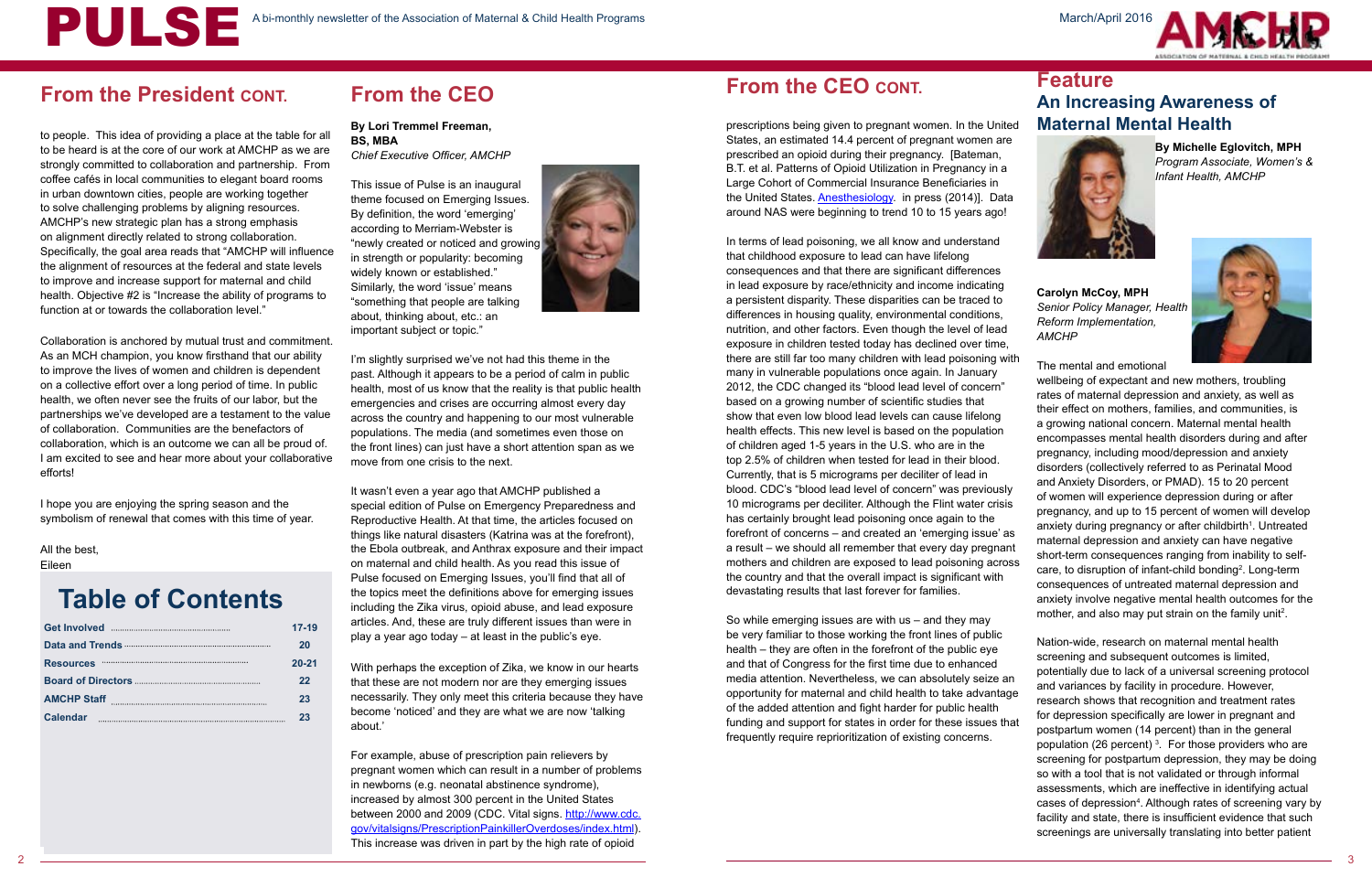

#### **Feature CONT. Maternal Mental Health**

outcomes<sup>5</sup>. Thus, not only is there missed opportunity in provider settings to screen for maternal mental health disorders, but lack of a universal knowledge base on what to do if a mother receives a positive screen.

Fortunately, renewed attention to maternal mental health has given way to several initiatives to address screening and treatment outcomes on the legislative, coverage, and care quality fronts. In July 2015, Representative Katherine Clark (D-MA) introduced the "Bringing Postpartum Depression Out of the Shadows Act." The bill seeks to improve access to maternal mental health services by creating a grant program to states for screening and treatment for maternal depression. Also in January 2016, the U.S. Preventive Services Task Force (USPSTF) released a revised recommendation for the screening of all adults, including pregnant and postpartum women. The USPSTF goes on to recommend that "Screening should be implemented with adequate systems in place to ensure accurate diagnosis, effective treatment, and appropriate follow-up<sup>6</sup>." This guidance is especially important now that the health insurance plans sold through the health insurance Marketplace as part of the Affordable Care Act are required to cover all USPSTF preventive services with an A or B rating, with no cost sharing. Depression screening for adults has always been covered without cost sharing by these plans, however, the revision of the guidance and specification that pregnant and postpartum women should be screened universally, could lower barriers to screening for the patient and provider. Additionally, as of 2014, most

Finally, in January 2016, the Council on Patient Safety in [Women's Health Care](http://www.safehealthcareforeverywoman.org/) – a multidisciplinary collaboration with representation from all major health professional organizations serving women – released a maternal mental health safety bundle. The bundle includes sets of three to four action items for four focus areas that apply to various health professionals and facilities serving women prenatally and postpartum, and is accompanied by a listing of resources and Web links. Amongst other important features, the bundle seeks to rectify barriers to screening and treatment. For example, the bundle makes recommendations to facilitate relationships between healthcare providers to address lack of collaboration between different sources of maternal care.

individual and small group health insurance plans, sold inside and outside of the Marketplace, are required to cover mental health and substance use disorder services. Plans serving the Medicaid expansion populations must also cover mental health and substance abuse disorder services. For non-expansion Medicaid populations, all state Medicaid programs for adults provide some mental health services and some offer substance use disorder services to beneficiaries, and Children's Health Insurance Program (CHIP) beneficiaries receive a full service array.

on Maternal Health (AIM) is the 'implementation arm' of the Council, and partners with states and major hospital systems to implement maternity safety bundles across birth facilities. AIM's goal is to prevent 1,000 maternal deaths and 100,000 cases of severe maternal morbidity nationally by 2018. AMCHP and six other organizations are core partners on the initiative. Further, numerous state Title V agencies selected National Performance Measure #1: percent of women with a past year preventive medical visit, as a priority area. In draft state action plans, states positioned this measure as an opportunity to enhance access to services and supports for women across the lifespan, including access to mental health services postpartum (as well as zooming in on intimate partner violence and substance use). AMCHP also supports states in health reform implementation and can offer best practices and guidance on how Title V agencies can get involved in ensuring women have access to necessary coverage to receive screening and treatment. If your state has a specific technical assistance need pertaining to maternal mental health, please contact Michelle Eglovitch, Program Associate for Women's and Infant Health, at [meglovitch@amchp.org](mailto:meglovitch%40amchp.org?subject=).

1)The 2020 Mom Project. (2016). About Matemal Mental Health Disorders<br>2) New York State Department of Health. (2005). Understanding<br>Maternal Depression, A Fact Sheet for Care Providers<br>Confer, A. L., (2013). Onset timing, importance, methods, barriers, and recommendations for practice. The<br>Journal of the American Board of Family Medicine, 20(3), 280-288.<br>5)Yawn, B. P., Olson, A. L., Bertram, S., Pace, W., Wollan, P., & Dietrich, A. J. (2012

Also, as part of the ACA, most individual and small group health insurance plans must now cover a set of 10 essential services that includes prenatal and maternity care thus lowering the barrier for women to access the clinicians to provide the depression screening.

Young women of reproductive age have another avenue for coverage, with the ACA's requirement for all non-grandfathered health plans — employersponsored, as well as individual policies purchased in or out of the Marketplace — to allow dependents to remain on their parent's plan until the age of 26. Coverage is available regardless of an adult dependent's employment or marital status. This provision holds potential for ensuring that young adult women have continued access to coverage and care.

Maternal depression and anxiety are significant medical issues for women, and may go unrecognized by patients, family members, caregivers, and healthcare providers. Recent initiatives to address maternal mental health are important, not only because they shed national light on such an imperative public health issue, but also because they call for further improvements in policy and procedures to better serve mothers. AMCHP and partners are actively working to address this issue and connect its members with resources and tools. The Alliance for Innovation

#### **Feature Healthy Homes-Healthy Children: A Holistic Approach**



**By Ruth Ann Norton,** *President and CEO of the Green & Healthy Homes Initiative* 

focused on prevention of this avoidable problem.

The good news is that policymakers and advocates are refocused on the issue and looking for better approaches. In Maryland, where the Green & Healthy Homes Initiative's (GHHI) work first focused, decades of work has led to stronger policies that have reduced the number of children with elevated lead levels by 97 percent. Pediatricians, nurses and other healthcare providers played a vital role in educating parents, testing kids and helping authorities follow through with treatment and other interventions. We continue to push for reforms that will eliminate all lead poisoning in the state.

However, our work has expanded significantly in recent years. While preventing lead poisoning remains a key focus, we are now looking holistically at the entire home – to make sure children and families live in conditions that are healthy, safe, more affordable and environmentally sustainable over the long term.

The past few months have reawakened us to the continuing threat from lead poisoning. The horrifying scope of the crisis in Flint, Michigan, where the city water supply was contaminated with high levels of lead, has shocked the nation. Sadly, similar problems are confronting cities and communities across the country. It's a national emergency that demands an urgent response and wasting resources. Instead, we should be putting more resources into preventing these health problems, beginning with making homes healthier. GHHI is utilizing our experience in Pay for Success to build out capitalization needed by state and local governments

Our efforts are gaining strength and financial support from diverse partners, including the federal government and national foundations, which are interested in new, smarter approaches that use resources more efficiently to prevent childhood health problems.

Public health officials and healthcare providers are also vital partners, increasingly recognizing the critical need to make sure children and families live in homes that are safe and healthy, free of hazards that contribute to health problems such as asthma. Seven million children in the United States suffer from asthma, and research shows that 40 percent of asthma episodes are attributable to homebased environmental health hazards such as mold or pests.

A child's asthma can cripple a family, especially those with lower incomes. Children end up in the hospital and miss school. Parents are often forced to miss work to care for children.

The enormous costs of treating asthma and other pediatric health problems are often borne by public and private health insurance programs, as well as hospitals and other providers. Too often we are only responding to the problem

## **GET SOCIAL with AMCHP!!**



**LIKE facebook.com/pagesAMCHP/214830829459**



**FOLLOW @dc\_amchp**



**NETWORK linkedin.com/groups/AMCHP-4145590**



**WATCH YouTube.com/AMCHPDC** 

### **Feature CONT. Maternal Mental Health**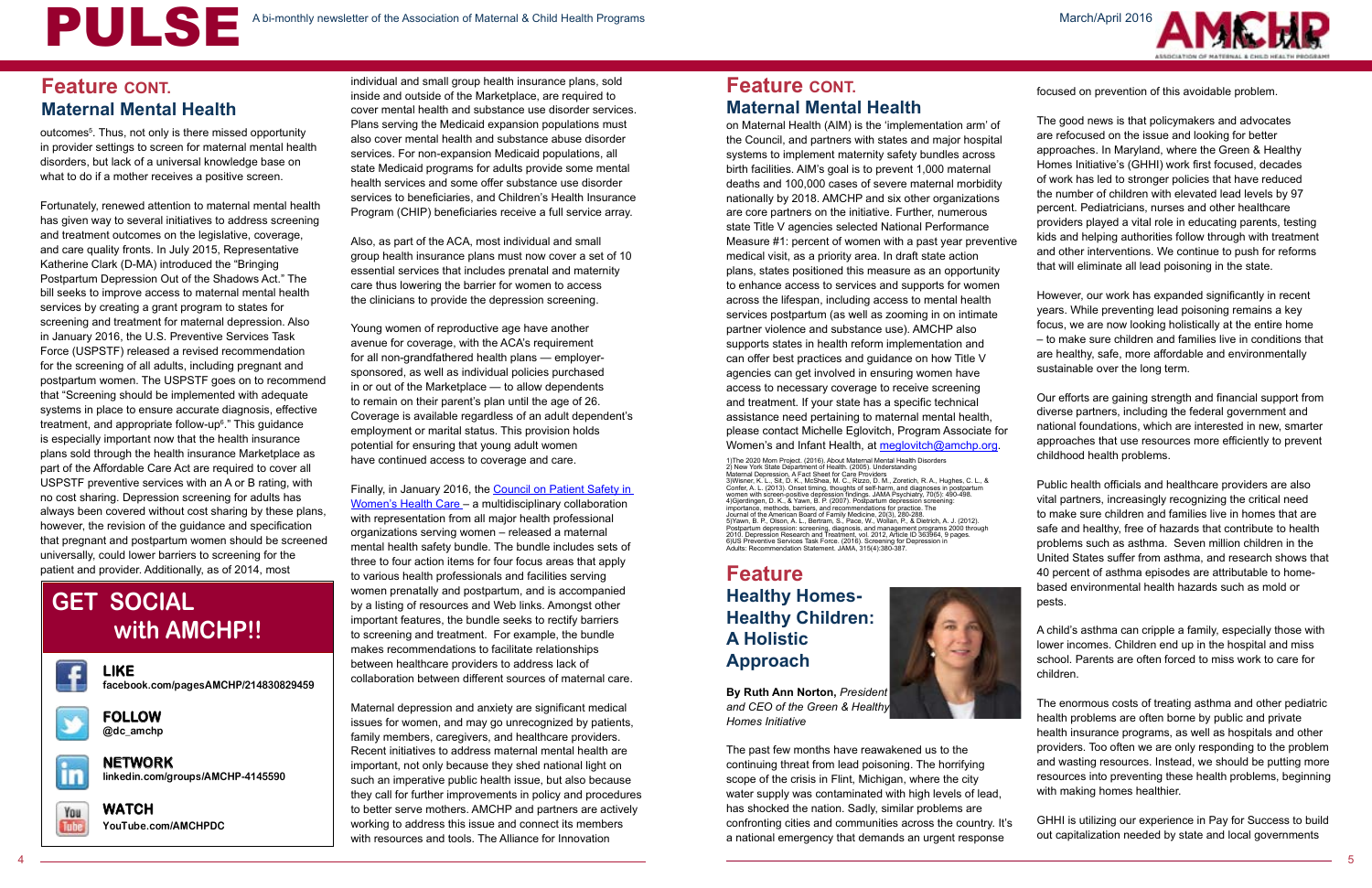

### **[Feature CONT.](http://www.cdc.gov/std/syphilis/stdfact-congenital-syphilis.htm) [Congenital Syphilis](http://www.cdc.gov/std/syphilis/stdfact-congenital-syphilis.htm)**

[cdc.gov/std/syphilis/stdfact-congenital-syphilis.htm\]](http://www.cdc.gov/std/syphilis/stdfact-congenital-syphilis.htm). Babies born with the infection can also have deformed bones, severe anemia, enlarged liver and spleen, meningitis, jaundice, and nerve problems, including blindness and deafness. Given the severity of congenital syphilis and the increasing number of cases seen across the country,

we must do everything possible to prevent mother-to-child

transmission.

We are authoring this article jointly because we believe that in the face of the steep increases in congenital syphilis cases in the United States, state, territorial, and local health department maternal and child health (MCH) programs and STD programs can work together to reverse the trend.

So what can be done?

1) Ensure that providers of care for pregnant women are following CDC guidelines that recommend pregnant women be screened for syphilis during their first prenatal visit and ideally, routinely as part of a routine prenatal panel, along with HIV and other infectious diseases. Additionally, the CDC recommends additional screening in the third trimester and at delivery for women who are at increased risk of syphilis; who live in areas with a high number of syphilis cases; and for women not tested or who had a positive syphilis test when initially screened.

2) Consider, based on case rates in your jurisdictions, policy changes to support additional screening beyond the CDC recommendations. For example, while most states have laws that require syphilis screening during the first trimester of pregnancy, several states have more added third trimester screening. From 2014-2015, Louisiana, Georgia, and Texas all added third trimester syphilis screening to state laws.

Congenital syphilis occurs when a pregnant woman passes the infection to her fetus during the pregnancy. The results of congenital syphilis can be quite severe. According to the CDC, up to 40 percent of babies born to women with untreated syphilis and who contract the infections may be stillborn births or die from the infection as a newborn [[www.](http://www.cdc.gov/std/syphilis/stdfact-congenital-syphilis.htm)

Health department programs should work closely with providers to ensure that all pregnant women who test positive for syphilis are treated without delay. Recent evidence suggests that nearly 70 percent of congenital syphilis cases in 2014 were actually among women who received some prenatal care while pregnant. Some of these women accessed care late in their pregnancy, receiving treatment for their syphilis less than 30 days before delivery, and therefore still count as a congenital case. Still, nearly 30 percent of all congenital syphilis

The bottom line: smart investments in healthy homes foster healthy families and stronger communities.

*Ruth Ann Norton is President and CEO of the Green & Healthy Homes Initiative. She has worked for more than 25 years to address lead poisoning issues and make homes safer, healthier and more sustainable.* 

#### **Feature Congenital Syphilis on the Rise**



 **By Michelle L. Allen**, *Maternal and Child Health Director, Georgia Department of Public Health*

**William (Bill) Smith**, *Executive Director, National Coalition of STD Directors (NCSD) and Senior Faculty Fellow, Robert Wood Johnson Center for Health Policy, University of New Mexico* 

For the first time in nearly a decade, all three commonly reported sexually transmitted infections (STIs) – chlamydia, gonorrhea, and syphilis – are on steep inclines. The resurgence of syphilis, in particular, has been quite significant with three straight years of double



digits increases. No demographic has escaped these increases in syphilis, including women. As a result, we are also witnessing an increase of congenital syphilis which increased 38 percent between 2012 and 2014 according to data released by CDC. Four jurisdictions made note of the rising rates of syphilis related to maternal and child health (MCH) outcomes in their FY16 Title V MCH Block Grant Applications.

to help scale efforts in lead poisoning. GHHI also engages with its partners from major grants such as the federal Social Innovation Fund and the Robert Wood Johnson Foundation.

Programs in these cities are working with local healthcare organizations to advance and evaluate new models of funding home-based interventions that produce measurable outcomes such as reducing asthma-related hospitalizations, emergency department visits, healthcare costs – as well as missed school and work days. GHHI provides technical support to these cities as they explore viable models of care.

These interventions include addressing unsafe lead paint conditions, removing asthma triggers and fixing problems such as leaky plumbing that can lead to mold or other health risks. Our partners also work closely with the families to make sure they know how to keep the house healthy and prevent asthma attacks.

Over time, we will demonstrate that these interventions are cost-effective and should be part of ongoing preventive health spending by public agencies and others – akin to pediatric immunizations and physical exams.

Healthcare providers are key partners in our healthy-home work. In Grand Rapids, Michigan, for example, we are partnering with Health Net of West Michigan, the Asthma Network of West Michigan, the Healthy Homes Coalition of West Michigan and Spectrum Health. We are excited to work closely with those who best understand the homebased health issues that children and their families are facing.

We urge maternal and child health providers to get involved with these kinds of efforts and help us transform how we think about – and mitigate – the causes that contribute to pediatric health problems.

The stakes are enormous, and so are the rewards. Time after time, we hear the good news: our interventions are leading to dramatic health improvements for kids. The number of hospital visits drops, children do better in school and parents are able to work regularly and not be constantly worried about a recurrence that will disrupt the entire family.

cases in 2014 were among pregnant women who tested positive, but received no treatment, and another 21 percent who received inadequate treatment. [[www.cdc.gov/mmwr/](http://www.cdc.gov/mmwr/preview/mmwrhtml/mm6444a3.htm) [preview/mmwrhtml/mm6444a3.htm\]](http://www.cdc.gov/mmwr/preview/mmwrhtml/mm6444a3.htm)

A single case of congenital syphilis is one too many. Each is a sentinel event broadcasting a clarion call for all of us concerned about the reproductive and sexual health of pregnant women – as well as the health of their babies – to take action. Public health MCH and STD programs, working with providers and other partners, can create

better outcomes and turn the tide on congenital syphilis.

#### **Feature**

#### **Emerging Technologies in Autism Treatment, Training, and Systems Building: Snapshots from Autism CARES Grantees**



**By Cori Flyod,** *Program Associate, Child & Adolescent Health, AMCHP*

**Ben Kaufman, MSW,** *Acting Director of MCH Technical Assistance, Association of University Centers on Disabilities (AUCD)*



 **Kate Taft, MPH,** *Senior Program Manager, CYSHCN, AMCHP* 



Through its implementation of the Autism CARES legislation, HRSA-MCHB funds grantees to improve autism spectrum disorder and other developmental disabilities (ASD/DD) service delivery and to enable all infants, children and adolescents who have, or are at risk for developing, ASD/DD to reach their full potential. This includes training future

leaders to improve the health of children who have or are at risk of developing neurodevelopmental disabilities, improving state systems and access to health care and related services for children and youth with ASD/DD, and

### **Feature CONT. Healthy Homes-Healthy Children**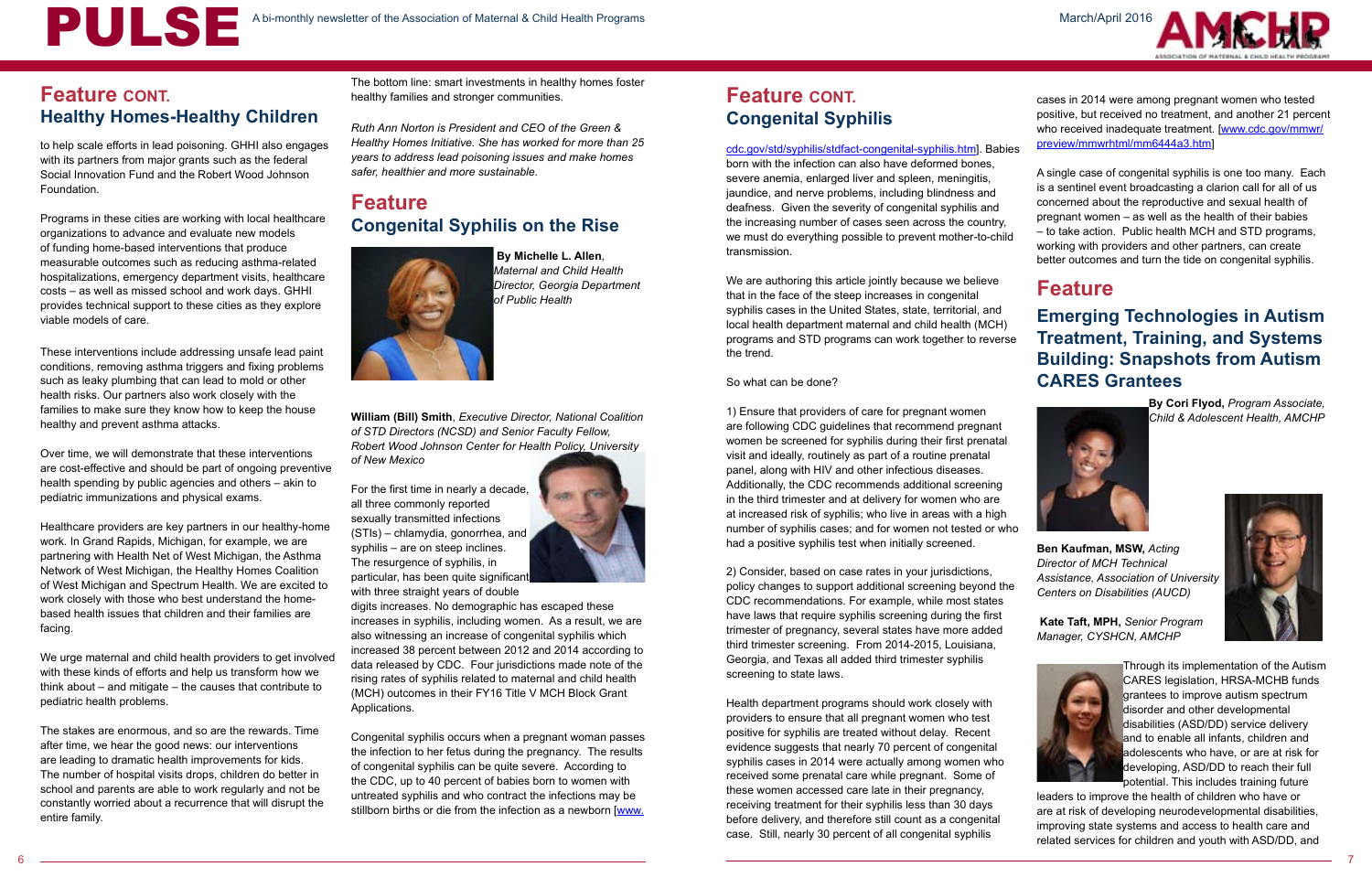

national research networks and field-initiated research projects to advance the evidence base and best practices.

Technologies, such as telehealth, telemedicine and

m-Health (also known as Mobile Health), can be used to address gaps in access and can also play a key role in expanding availability of service delivery, building systems, and workforce training. They are being used to address barriers related to shortages of specialists with ASD expertise, geographic



and transportation barriers, as well as financial barriers experienced by families. This article highlights how some Autism CARES legislation grantees representing research, training, and state implementation stakeholders are using technology to improve ASD/DD autism education, early detection, and intervention.

Below are a couple of examples of how grantees are using telehealth and telementoring to increase local capacity for best-practice care and access to behavioral health services regional centers:

•**Missouri - ECHO Autism for Professional and Workforce Development:** Missouri's team began their Extension to Community Healthcare Outcomes Autism project (ECHO Autism) after identifying unmet needs for children with ASD/DD in Missouri (e.g. delayed identification, uncoordinated care, and limited access to proper ASD/DD-related services). They utilized the ECHO model, originally developed by the University of New Mexico, to educate primary care physicians (PCPs) and increase timely, community-based, and culturally competent care. The six-month training program consisted of 12 two-hour training clinics with two clinics per month. PCPs were trained using a multipoint videoconferencing mechanism that connected expert "Hubs" to PCP "Spokes". This system allowed PCPs to participate in case-based learning and be part of a comprehensive learning network. At the conclusion of the program, PCPs reported an increase in self-efficacy, compliance with AAP Autism Screening Guidelines, and high satisfaction with the training program overall. Missouri is now focused on expanding their pilot to multiple sites to continue future research and increase

Development LEND program at the University of Miami (FL) – provided a model for coaching parents on the use of Augmentative Alternative Communication (AAC) in the parents' home language of English or Spanish. The goal of the intervention was to introduce the iPad as an AAC tool with a range of communication apps to children with minimal to no verbal speech (61% with an ASD diagnosis while coaching the parents on the tool and strategies for use. The intervention was child focused (ages 2-12), usir naturalistic strategies, while engaging the child in preferre activities. Participating parents expressed their concerns over AAC use and integration of their home language. Fifty-eight percent of parents preferred the option of having another language on the AAC device/app, citing that the bilingual option would provide the child the opportunity to communicate with non-English speaking family members.

On the other hand, 42% preferred the use of an Englishonly AAC device/app to facilitate communication at school and during therapy, thereby avoiding any extra burden the child would face trying to communicate in two languages. The intervention allowed parents to borrow the iPad for one month. During that time, 40% used AAC only at school / during therapy, while 60% used AAC across environments. Some of the parents reported not using AA at home because they felt they had established nonverbal cues to communicate with their child. While parents reported many benefits of the iPad as an AAC tool (e.g. ease of portability, promotes literacy skills) and barriers (e.g. technology is too hard, distractions), the project concluded that there was a need for a better understandi of how to apply technology in culturally, linguistically, and developmentally appropriate ways for families from diverse cultural backgrounds. In addition, more education and research needs to be conducted regarding exposure to two languages in children with ASD who use AAC.

access to healthcare for children with ASD/DD. For more information about ECHO Autism, [click here](https://thompsoncenter.missouri.edu/training/echo-autism/).

> •**Minnesota - Telemedicine for Early Communication Intervention:** Minnesota LEND in collaboration with the University of Minnesota's special education program is examining the effectiveness of telehealth coaching with parents of children who have extremely limited conventional communicative repertoires who engage in socially maintained problem behavior. Parents receive several weekly sessions in which children working with their families are observed. During sessions, coaching is delivered to the parent implementing the intervention via speaker or ear bud; sessions are archived for subsequent analysis and also used as a tutorial to LEND Fellows

being taught to implement telemedicine coaching.

|     | To date, the project has served 15 learners (diagnosed          |
|-----|-----------------------------------------------------------------|
|     | with either Rett syndrome or Autism Spectrum Disorder           |
|     | and who experience severe developmental delays) in              |
|     | the implementation of assessment and intervention               |
|     | in early communication skills as an alternative to              |
|     | challenging behavior. Study procedures consist of: (1)          |
|     | pre-assessment of technology and safety for the use of          |
|     | telehealth, (2) parent interview to identify contexts in which  |
| ;), | idiosyncratic potentially communicative behavior occurred,      |
|     | (3) structured descriptive assessment of contexts and           |
| ١g  | routines identified from the interview, such as observing       |
| be  | the child during snack time or when a difficult task was        |
|     | presented, (4) functional analysis if challenging behavior      |
|     | was occurring to identify the maintaining reinforcer and        |
| ng  | inform intervention (e.g. experimental manipulation of          |
|     | programmed consequences contingent on the challenging           |
|     | behavior), and (5) communication intervention through           |
| i,  | the use of functional communication training during the         |
|     | identified contexts/routines and the use of nonverbal,          |
|     | aided augmentative and alternative communication                |
| рĮ  | strategies. Thus far the project has generated experimental     |
| e   | evidence that telehealth applications have been effective       |
|     | in establishing or supplementing live-delivered service with    |
|     | children having significant neurodevelopmental disabilities.    |
|     | Telemedicine application in the area of positive behavior       |
|     | support that involves early communication intervention          |
| ١C  | may have important implications for families whose              |
| al  | access to service is limited due to geographic location.        |
|     | Additionally, it may be useful in providing service to families |
|     | who are on a wait list for in-home delivered service.           |
|     |                                                                 |
|     | For more information about grantees, visit:                     |
| ng  | .AUCD's Interdisciplinary Technical Assistance Center           |
|     | on Autism and Developmental Disabilities (ITAC)                 |
|     | <b>.AMCHP's State Public Health Autism</b>                      |
| ١   | <b>Resource Center (SPHARC)</b>                                 |
|     | .MCHB's ASD/DD webpage                                          |

[Wacker, D. P., Lee, J. F., Dalmau, Y. C. P., Kopelman, T. G., Lindgren, S. D.,](http://mchb.hrsa.gov/programs/autism/index.html)  [Kuhle, J., ... & Waldron, D. B. \(2013\). Conducting functional analyses of problem](http://mchb.hrsa.gov/programs/autism/index.html)  [behavior via telehealth. Journal of applied behavior analysis, 46, 31-46.](http://mchb.hrsa.gov/programs/autism/index.html)

[Wacker, D. P., Lee, J. F., Dalmau, Y. C. P., Kopelman, T. G., Lindgren, S.D., Kuhle, J., & Waldron,](http://mchb.hrsa.gov/programs/autism/index.html)  [D. B. \(2013\). Conducting functional communication training via telehealth to reduce the problem](http://mchb.hrsa.gov/programs/autism/index.html)  [behavior of young children with autism. Journal of developmental and physical disabilities, 25, 35](http://mchb.hrsa.gov/programs/autism/index.html)

[Suess, A. N., Romani, P. W., Wacker, D. P., Dyson, S. M., Kuhle, J. L., Lee, J. F., & Waldron,](http://mchb.hrsa.gov/programs/autism/index.html)  [D. B. \(2014\). Evaluating the Treatment Fidelity of Parents Who Conduct In-Home Functional](http://mchb.hrsa.gov/programs/autism/index.html)  [Communication Training with Coaching via Telehealth. Journal of Behavioral Education, 23, 34-59.](http://mchb.hrsa.gov/programs/autism/index.html)

#### **Feature CONT. Snapshots from Autism CARES Grantees**

•**Iowa – Increasing Access to Telehealth for Specialty** 

**Care:** The Iowa Regional Autism Assistance Program (RAP) with Child Health Specialty Clinics (CHSC) at the University of Iowa has partnered with The University of Iowa Children's Hospital Autism Center (UI) to increase access to telehealth for specialty care. In March 2015, the UI's Autism Center received a four-year multi-state Autism telehealth research grant from the National Institute of Mental Health. This project offers families enrolled with RAP the opportunity to access behavioral health services through telehealth technology based on referrals from any of their 15 statewide CHSC Regional Centers. The applied behavior analysis (ABA) services offered through telehealth include functional behavior analysis, social communication training, and consultation to families to address challenging behaviors. Drs. Scott Lindgren and David Wacker, faculty members in the UI's Stead Family Department of Pediatrics, are the principal investigators for this study. Children in Iowa, Georgia, and Texas are participating in the project, which is a collaborative effort between UI, the Marcus Autism Center in Atlanta, and the University of Houston – Clear Lake. Dr. Lindgren also serves as a Psychology Technical Consultant with the CHSC HRSA ASD/DD state implementation grant; he continues to explore ways to utilize telehealth opportunities for diagnostics and other areas of ASD support for Iowa's underserved populations. CHSC and the UI's Autism Center work collaboratively on various public health infrastructure-building efforts and other projects to better serve CYSHCN in rural areas. These collaborations focus on family support, nutrition, and provider in-service training. For additional information, please contact [Peggy Swails o](mailto:peggy-swails%40uiowa.edu?subject=)r visit [Children's Specialty Health Clinic,](http://chsciowa.org/regional-autism-assistance-program.asp) as well as the [University of Iowa's Children Hospital](http://www.uichildrens.org/).

Access to expertise represents a barrier to the provision of high quality intervention for children with severe neurodevelopmental disabilities and their families who reside outside of metropolitan or densely-populated areas. Previous research has demonstrated the efficacy of telehealth as a service delivery mechanism to remotely coach parents in various interventions to improve communication and challenging behaviors among children with autism<sup>1, 2, 3</sup>. Below are examples of efforts to provide parent coaching as an alternative to long waiting lists for services:

•**Florida - Coaching Parents in Bilingual Households: iCan Chat** – a project of the Mailman Center for Child

### **Feature CONT. Snapshots from Autism CARES Grantees**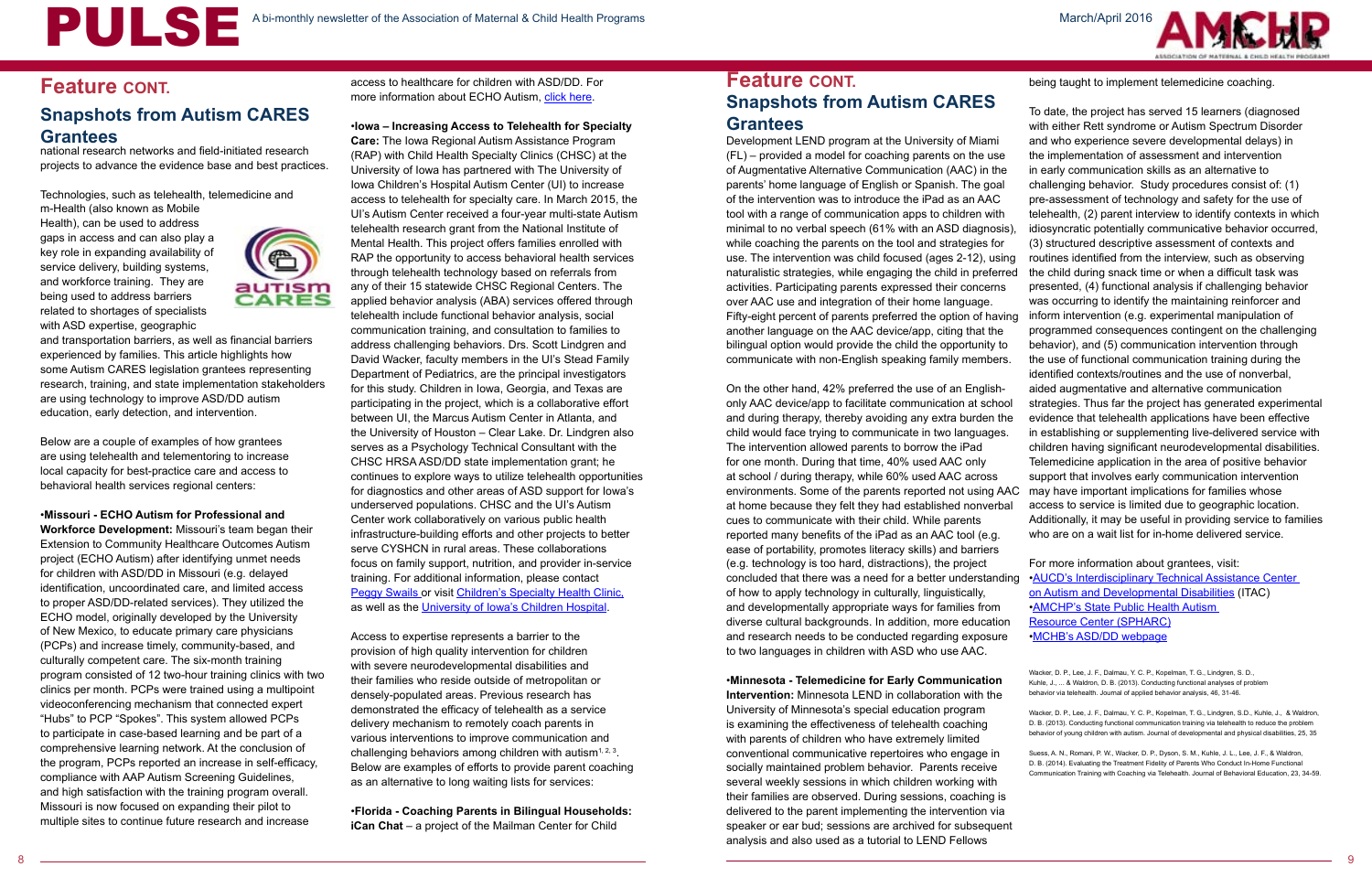10 11



# A bi-monthly newsletter of the Association of Maternal & Child Health Programs

#### **Feature**

#### **Emerging Issues Committee Spotlight**



**By Ki'Yonna Jones, MPH** *Program Manager, Workforce & Leadership Development, AMCHP*

The Emerging Issues Committee uses the eyes, ears and experience of Title V professionals throughout the country to assist AMCHP in responding to emerging maternal and child health issues that impact its members.

The Committee defines an

Emerging Issue as: An issue, positive or negative, which is not yet generally recognized, but which may have significant impact on Title V programs and the populations we serve. An emerging issue is associated with one of the following:

• *Policy, social, economic, financial, institutional or technological developments that may cause changes in trends, Title V programs, and/or the health of Title V populations;*

• *New evidence or theory that suggests potentially large change in Title V programs and populations, but which is currently either not widely accepted, or is considered unproven; and*

The Committee will provide additional information and resources on these topics throughout the year. We are encouraging all thought leaders on these topics, who would like to present or contribute on future webinars or publications, to please contact Ki'Yonna Jones, Committee liaison at [kjones@amchp.org.](mailto:kjones%40amchp.org?subject=)

• *Lack of adequate policy, action or leadership on an existing issue, which may become more significant or more urgent in the future.*

*An emerging issue is not necessarily an issue no one has heard of, or that comes as a shocking surprise.*

Annually, the Committee conducts an Environmental Scan consisting of primary and secondary data from content experts, MCH/Title V Directors, AMCHP Committee members, AMCHP's member assessment, AMCHP's conference evaluation, TVIS, Title V Block Grant Applications, etc.

The most mentioned emerging issues to surface during the 2015-2016 scan fell under the general categories of: Lifecourse/Cross-cutting, Access to Care, Family Engagement and Developmental Screening. The Committee focused its

efforts on three specific topics that have been resonating with many states, families and MCH professionals: Traumainformed care for children and families; the role of Title V funds in an era of healthcare financing transformation; and the use of innovative financing for developmental screenings.

### **Feature Human Trafficking and Access to Health Care**

**By Atyya Chaudhry, MPP**  *Policy Analyst, Health Reform Implementation, AMCHP*

Human trafficking takes many forms, ranging from forced prostitution to exploitation of laborers. Because of the various forms of human trafficking, anyone can be affected, including the populations



primarily served by Title V programs: women, children, adolescents, and their families. The nature of human trafficking makes it difficult to monitor; victims may be trafficked internationally into the U.S. and vice versa, across state lines, or even locally. The National Human Trafficking Resource Center (NHTRC) operates a 24/7 tollfree national hotline in the United States and monitors the number of calls received. In 2015, they received 21,947 calls with 5,544 cases of human trafficking reported. According to the U.S. Department of State, an estimated 18-20,000 individuals are trafficked into the U.S. annually. The actual number of domestic and international victims in the U.S. may vary.

The Trafficking Victims Protection Act (TVPA) of 2000 made human trafficking a federal crime. The TVPA was legislated to prevent "severe" forms of human trafficking, protect victims in the U.S. and abroad, and prosecute offenders. "Severe" forms of human trafficking are defined as :

• Sex trafficking [i.e., the recruitment, harboring, transportation, provision, obtaining, patronizing, or soliciting of a person for the purpose of a commercial sex act] in which a commercial sex act is induced by force, fraud, or coercion, or in which the person induced to perform such an act has not attained 18 years of age; or

• The recruitment, harboring, transportation, provision, or obtaining of a person for labor or services, through the use of force, fraud, or coercion for the purpose of subjection to involuntary servitude, peonage, debt bondage, or slavery.

There are several initiatives to prevent and combat human trafficking at the federal level across departments and agencies, including interagency initiatives. Collaboration across departments is critical in identifying and aiding trafficked victims. Under the U.S. Department for Health and Human Services, the Administration of Children and Families (ACF) operates a newly created Office on [Trafficking in Persons](http://www.acf.hhs.gov/programs/endtrafficking/resource/anti-trafficking-in-persons-grants) that administers an Anti-Trafficking in Persons Grant program. As of 2015, grants were awarded to grantees in all ten HHS regions. A full list of grantee information by state with contact information can be found [here](http://www.acf.hhs.gov/programs/endtrafficking/resource/anti-trafficking-in-persons-grants).

Title V programs are well positioned to increase access to health care through outreach, enrollment, and education about coverage options in Medicaid, the Children's Health Insurance Program (CHIP), the health insurance Marketplace, and local health care clinics. The wellwoman visit, adolescent well-visit, and adequate insurance National Performance Measures (NPMs) are all tied to access to health care. Movement in these NPMs may positively impact the lives of trafficked victims. Title V

While there is no one size fits all strategy to address human trafficking, in the past few years, access to health care has emerged as one strategy. Contact with a health care provider may often be the only time a trafficked victim is alone and in safe space. In a 2014 study on victims of sex trafficking, approximately 87.8 percent of victims indicated they had contact with some form of health care while being trafficked. In light of the role health care professionals can play as frontline responders, the American Medical Association released a policy encouraging members to raise awareness about the issue and the resources available. In addition, Futures without Violence has resources for providers and organizations to better understand and address this problem, building [a healthcare response a](https://www.futureswithoutviolence.org/building-a-health-care-response-to-human-trafficking/)nd the role of the healthcare [provider.](https://www.futureswithoutviolence.org/human-trafficking-role-healthcare/) circle of friends. Seventy-eight opioid overdose and one infant frontlines of efforts within their states to prevent, monitor and address this crisis and we have asked three of them to share their experiences. **Tennessee – by Dr. Michael Warren**, *Assistant Commissioner, Division of Family Health and Wellness* In 2013, the Tennessee Department of Health made Neonatal Abstinence Syndrome (NAS) a reportable

programs are also well positioned to work collaboratively across agencies and partners to increase awareness, understanding, and improve collective response. In Tennessee, for example, MCH staff collaborate with the Tennessee Bureau of Investigation and the Departments of Human Services, Children's Services, Intellectual and Developmental Disabilities, and Mental Health in a coordinated system of identification and service delivery for human trafficking victims. Addressing human trafficking at the state level is truly a cross-agency collaboration; there are several resources and grantees at the national, state, and local level that Title V programs can connect with to help address this issue that affects some of the most vulnerable MCH populations.

### **Feature**

#### **Responding to the MCH Side of the Opioid Epidemic**

#### **By Amy Haddad**

*Associate Director, Government Affairs, AMCHP*



By now, too many of us have personally experienced the toll of the opioid epidemic in our community, our family or our Americans die every day from an is born with neonatal abstinence syndrome (NAS) every 25 minutes. Many Title V programs are on the

condition. Prior to that time, the Department obtained NAS incidence from hospital discharge data, but this data lagged 12-18 months behind, making program planning/ evaluation difficult. The Department (led by Title V) created an online reporting system, allowing for real-time reporting of NAS cases. Surveillance reports are posted online weekly and can be found [here.](In 2013, the Tennessee Department of Health made Neonatal Abstinence Syndrome (NAS) a reportable condition.  Prior to that time, the Department obtained NAS incidence from hospital discharge data, but this data lagged 12-18 months behind, making program planning/evaluation difficult.  The Department (led by Title V) created an online reporting system, allowing for real-time reporting of NAS cases.  Surveillance reports are posted online weekly and can be found here. In addition to providing real-time estimates of NAS incidence, the reports also provide information on the exposure source, allowing for targeted efforts at prevention. 
Tennessee also used Title V funds to support five mini-grants to academic and community partners to answer key questions related to addressing the NAS epidemic.  The grants required a partnership between an academic institution and a community stakeholder and focused on five topic areas:  optimal management of NAS infants and pregnant women, barriers to contraceptive use, provider knowledge/behavior, and risk models for identifying mothers most at risk for delivering a baby with NAS.  Study summaries and final project reports can be found here.  
) In addition to providing realtime estimates of NAS incidence, the reports also provide information on the exposure source, allowing for targeted efforts at prevention. Tennessee also used Title V funds

### **Feature CONT. Human Trafficking**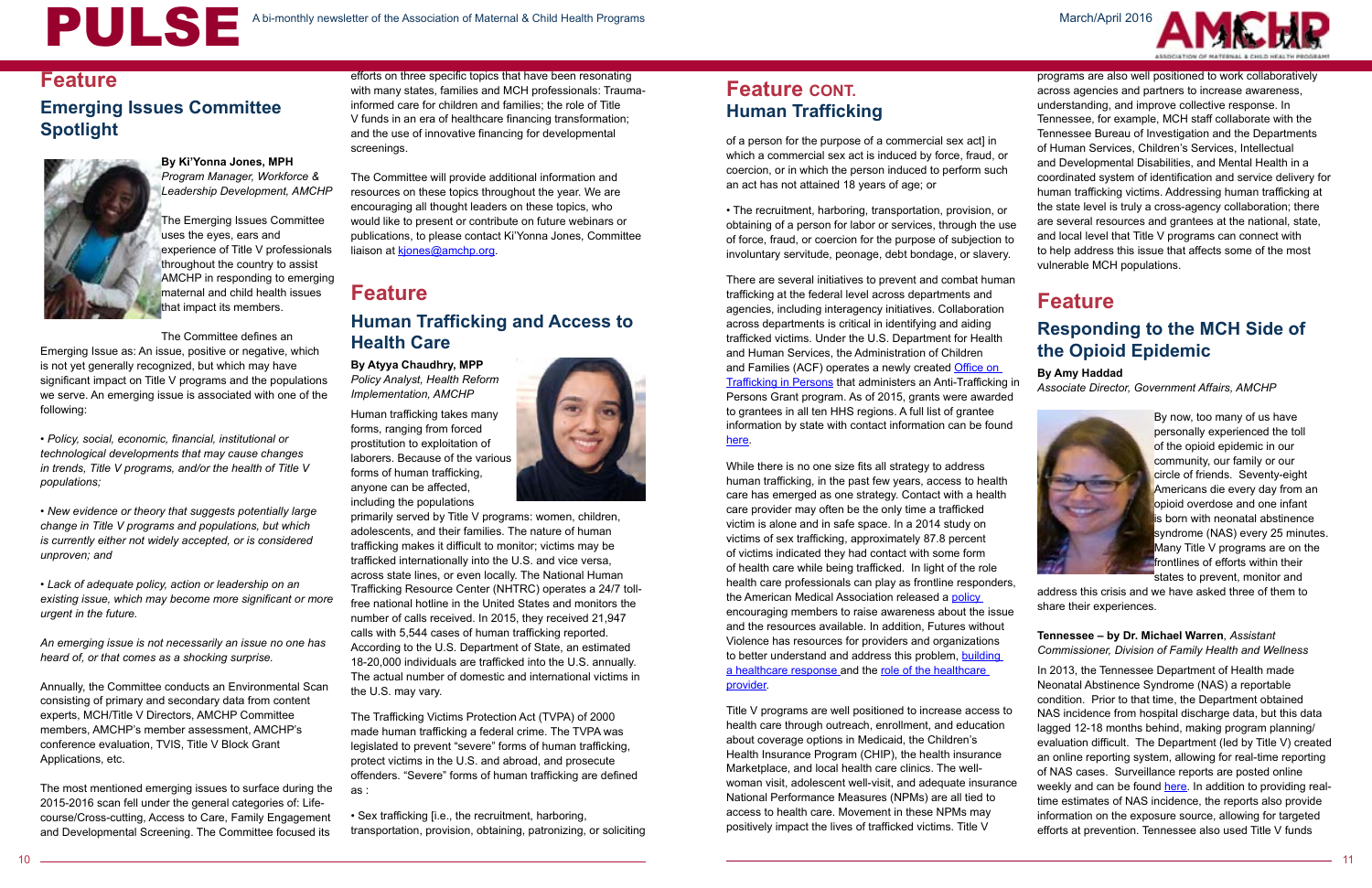March/April 2016



to support five mini-grants to academic and community partners to answer key questions related to addressing the NAS epidemic. The grants required a partnership between an academic institution and a community stakeholder and focused on five topic areas: optimal management of NAS infants and pregnant women, barriers to contraceptive use, provider knowledge/behavior, and risk models for identifying mothers most at risk for delivering a baby with NAS. Study summaries and final project reports can be found [here.](http://www.tn.gov/health/article/nas-research-projects)

### Neonatal Abstinence Syndrome Surveillance Summary<br>Week 13: March 27= April 2, 2016

| line in her houring homes:                      |                |                |               | <b>Cumulative Cases NAS Reported</b>                    |                     |                            |
|-------------------------------------------------|----------------|----------------|---------------|---------------------------------------------------------|---------------------|----------------------------|
| <b>Road Stands</b><br><b>Book of California</b> |                |                | $\frac{1}{2}$ | <b>Bank Strips</b> Annex Milled                         |                     |                            |
| <b>Sec</b>                                      | <b>Silver</b>  |                | <b>un</b>     | w                                                       |                     |                            |
|                                                 | <b>Flemmen</b> |                | w             | <b>INE</b><br><b>SH</b>                                 |                     |                            |
|                                                 |                |                |               | ш<br><b>SERVICE</b>                                     |                     |                            |
| Modernied Standig of<br>www.                    | 4 Guest        | <b>William</b> |               | w<br>٠                                                  |                     |                            |
| <b>Tachino</b>                                  |                | w              | T'B           | 3 5 4<br>r<br>٠<br>٠<br><b>Woods</b>                    | 12 18 14<br>$^{12}$ |                            |
| <b>Black</b>                                    |                | $^{44}$        | <b>IFS</b>    |                                                         |                     |                            |
| <b>TOPICALLY</b>                                |                | x              | 18            |                                                         |                     |                            |
| Jackson Rischard                                |                | ¥              | 7             | <b>Nourus of Equinors</b>                               | # Rangell           | <b>Nilson</b>              |
|                                                 |                | ÷              | <b>AR</b>     | <b>Statecalists assista reachest</b>                    | <b>UM</b>           | 19.48                      |
| <b>Million</b>                                  |                |                |               |                                                         |                     |                            |
| Web Conviertants                                |                | as-            | 16            | logal prescription of an aproximation referent          | 140                 | 16.0                       |
| <b>Build State</b>                              |                | <b>AP</b>      | mr.           | impair proportions of a humanism                        | $\sim$              | 11.18                      |
| <b>Starting</b>                                 |                | ¥              | ÷             | Rose/option capital ship/red artificial a prison/origin | $\Rightarrow$       |                            |
| <b>BILEY CAYER</b>                              |                | ¥              | <b>Int</b>    | Notice could be a creative a change to the country      | m                   | 88                         |
| <b>Book Rad</b>                                 |                | ï              | 13            | prostructor.                                            |                     |                            |
| <b>Bulletin</b>                                 |                | 41             | 10.8          | <b>Harriott</b>                                         | $\overline{a}$      |                            |
| <b>User Complete</b>                            |                | $\mathbb{R}$   | <b>NOR</b>    | <b>DTA: hone was gone substants</b>                     | m                   | 86.0<br>15.86<br><b>HH</b> |
| <b>Want</b>                                     |                | $\overline{1}$ | k             | <b>Saliman executive</b>                                | u                   | 21                         |

#### **New Hampshire** – **by David LaFlamme***, State MCH Epidemiologist*

The New Hampshire Perinatal Substance Exposure Task Force works to identify, clarify, and inform The Governor's Commission on Alcohol and Drug Abuse, Prevention, Treatment, and Recovery about issues related to perinatal substance exposure including: ways to lessen the barriers pregnant women face when seeking quality healthcare; aligning state policy and activities with best medical practices for perinatal women and their children; and increasing public awareness about the dangers of exposure to prescription and illicit drugs, alcohol and other substances during pregnancy.

The work of the task force over the past few years has included:

•Focus groups with pregnant or newly parenting women in treatment to inform our understanding of the barriers and

#### enablers to successful recovery.

•A literature review to determine the current understanding of best practices for methadone dosing for medication assisted treatment in the population of pregnant and newly parenting women.

•Site visits to multiple Opioid Treatment Programs to determine their priorities when treating pregnant and newly parenting women and to develop an understanding of the ancillary services which are needed to help these women be successful in their attempt for recovery and successful parenting.

•Working closely with the March of Dimes and the Northern New England Perinatal Quality Improvement Network to assess need, and develop a model for wrap-around services to meet the recovery needs of our population.

•Working to improve communications between obstetrics, pediatrics, and addiction medicine specialists so that women are receiving a unified message about how to best care for themselves and their babies.

•Actively working with Public Health, the Division of Children, Youth and Families, the New Hampshire Legislature, as well as representatives from the medical community to enhance communication around improving care in New Hampshire for these at risk families as it pertains to our state laws.

#### **Massachusetts – by Debra Bercuvitz**, *Coordinator, Perinatal Substance Use Initiative*

When Massachusetts conducted its recent five year needs assessment for the Title V Block Grant, perinatal substance use was identified as an emerging concern requiring response. Therefore, a priority was established to address substance use among women of reproductive age to improve individual and family functioning. Activities to meet this priority are dependent on strong collaborative relationships including with: other Massachusetts Department of Public Health Bureaus, e.g. the Bureau of Substance Abuse Services; statewide clinical quality improvement collaboratives, e.g. NeoQIC (Massachusetts Perinatal-Neonatal Quality Collaborative); and community partners e.g. birth hospitals, Early Intervention programs, and behavioral health treatment providers.

One current Title V initiative is a pilot, with funding assistance from the Bureau of Substance Abuse Services,

#### **Feature CONT. Opioid Epidemic**

to engage families of babies with Neonatal Abstinence Syndrome (NAS) in Early Intervention (EI) services. In Massachusetts, a NAS diagnosis conveys a year of automatic eligibility for EI. Typically, referrals to EI happen from a number of sources including birth hospitals and the Department of Children and Families (child welfare agency). There can be many barriers for families of babies with NAS to accept EI services including a desire to minimize service providers especially after the return home, and feelings of guilt and shame. Child welfare

### **MCH in Epidemiology The Massachusetts Childhood Lead Poisoning Prevention Program**

referrals can be interpreted as mandatory by families, even though EI is voluntary. Face-to-face services with families are not billable until appropriate paperwork has been completed. This short-term pilot will allow 17 EI programs to meet with families of babies with NAS in the hospital for a "getting to know each other" visit, free of any paperwork or intake process. The effort is based on a pilot initiated in 2015 by Barbara Prindle-Eaton of Cape Cod Child Development with Cape Cod Hospital. These EI programs will also be part of the hospital discharge planning process in the hospitals where that is not already occurring. The Massachusetts Title V activities are geared towards decreasing the impact of opioid use on families with young children in the Commonwealth, but are also geared towards the longstanding challenges of other substances, including alcohol and tobacco. Another current Title V initiative, building on past and current federal funding, is to support the use of mothers in recovery as peer models to help pregnant women engage in treatment and other supportive services. A Learning Collaborative has been convened with monthly phone calls to unite the efforts of the sites across the state using this intervention strategy. Exposure to lead is a pervasive public health problem that disproportionately affects racial and ethnic minorities and low income families. Childhood lead exposure is especially concerning due to the deleterious neurotoxic effects lead has on cognitive, physical, and behavioral development. Despite the U.S. ban on household lead-based paint in 1978, and the phasing out of leaded gasoline in the 1970s - 1980s, lead persists in our environment. Recent events in Flint, Michigan and Newark, New Jersey have brought the issue of lead poisoning back into the public spotlight, specifically lead-contaminated water. Even before these news stories made headlines, lead poisoning was a major issue for medical and public health practitioners. Lead exposure in children can occur in a variety of ways, including hand-to-mouth behaviors leading to ingestion of leaded paint chips, dust, and contaminated soil. There is no known safe level of lead, and exposure to low levels can be detrimental to a child's growth and development. Therefore, preventing childhood lead exposure and identifying exposure early are paramount in protecting children's health and well-being. In 2012, the CDC updated its 10 µg/dL level of concern to

**By Sarah Stone, CDC/CSTE Applied Epidemiolgoy Fellow**

**Co authored by: Alicia Fraser, Mariya Fishbeyn, Paul Hunter, Susan E. Manning, Carolyn Weber**

a reference level of 5 µg/dL. Massachusetts regulations currently define 'lead poisoning' as a blood lead level (BLL) of  $≥$  25 µg/dL in a child. Unlike the CDC reference value, the Massachusetts blood lead poisoning level is one of strict legal liability for the property owner and triggers mandatory code enforcement interventions, including inspections and deleading. In fact, it is one of the first of its kind nationally. Massachusetts offers case management activities, such as clinical case management, environmental inspections and community health worker services, at no cost to any child with a blood lead level ≥10 µg/dL. Massachusetts is currently assessing a reduction of its regulatory BLL to be more in line with the CDC. Consistent with the CDC, Massachusetts maintains that no lead exposure is safe for children.

# A bi-monthly newsletter of the Association of Maternal & Child Health Programs

### **Feature CONT. Opioid Epidemic**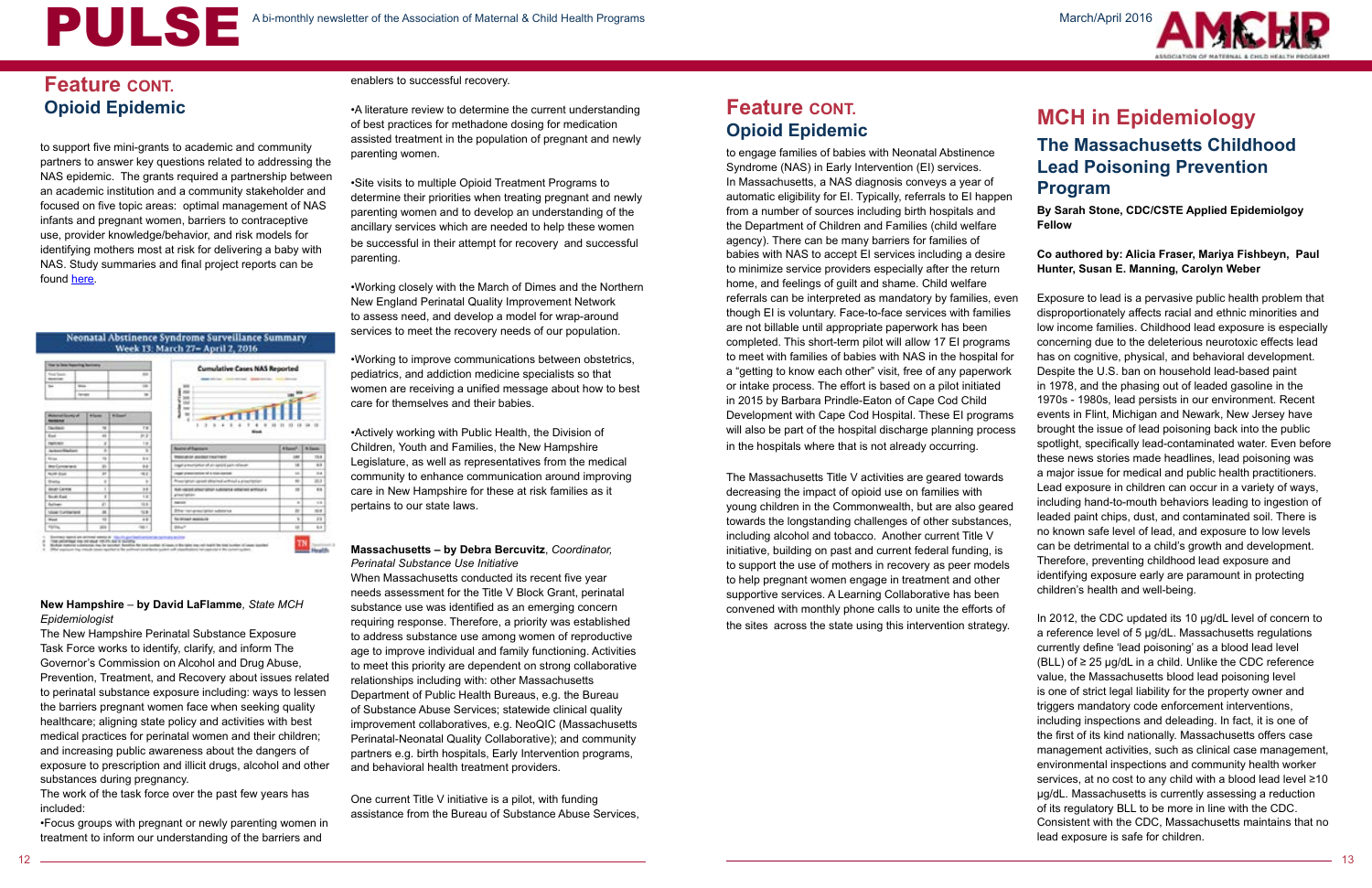

Massachusetts uses its comprehensive universal screening data to conduct detailed surveillance of children's BLLs. The [Childhood Lead Poisoning Prevention Program](http://www.cdc.gov/nceh/lead/about/program.htm) (CLPPP) database receives close to 250,000 blood test results annually. These data are used to create reports on screening and prevalence rates for each community in Massachusetts. The data are also used on the [Massachusetts Environmental Public Health Tracking](https://matracking.ehs.state.ma.us/)  [Portal](https://matracking.ehs.state.ma.us/), where users can view maps and tables down to the census tract level to evaluate trends in BLLs across time



and geography.

As part of its

prevention strategies, **Massachusetts** has also used these data to develop predictive models of risk, enabling targeted outreach in high risk communities.

### **Real Life Story Suffering in Silence: My Journey with Postpartum**



This high risk community algorithm incorporates five years of elevated BLL incidence data, the proportion of homes built prior to 1978, and the proportion of families having incomes below 200% of the poverty threshold to determine communities at higher risk for childhood lead poisoning. These communities are then targeted for more surveillance and prevention activities as well as educational and awareness campaigns, including information about tax credits and financial assistance for low-income homeowners for lead abatement costs.

The best way to eliminate childhood lead poisoning is to target it at its source. The availability of quality surveillance data and analytical capacity help Massachusetts meet that goal. The Massachusetts CLPPP supports a network of community partners who strive to reach the goal of creating a lead safe environment for all children. As current knowledge and recommendations surrounding the long-term harmful effects of low-level lead exposure are incorporated into policies and practices in all sectors of children's health, we will move closer to achieving this goal.

**Depression**

**By Kristen Marshall, MS, CCC-SLP, Speech Language Pathologist** 

wanted to have a baby so badly. After a few months of temperature charting and overall obsessing about getting

pregnant, I was thrilled when those two pink lines showed up on the test.

I never thought much past sitting with my happy baby in the rocking chair and gazing at him adoringly.

I was completely delusional. Nothing I envisioned could be further from reality.

A week after being at home with the baby, I distinctly remember staring out the window, crying, and wondering "what did I do? Our lives are ruined". I became consumed with guilt because…what kind of mother has those kinds of thoughts? I remember looking out that same window and for the first time in my life thinking "I can't live like this. I want to die."

After a lifetime of dreaming about being a mom, I was miserable. With the guilt, came the shame. Although I had been sent home from the hospital with pamphlets about the "baby blues" and tips on how to handle them like, "sleep when the baby sleeps" and "get fresh air," what I was feeling was so beyond that. I believed there was something fundamentally wrong with me. There was no way I was going to admit to anybody how I was feeling. High anxiety and paranoia became a part of my life. I can remember walking the baby along the water when I was overcome with the idea that someone passing me was going to grab the baby from the stroller and toss him into the water. My body reacted to these thoughts as if this event was actually taking place. I became short of breath, started shaking, and tears rolled down my face as I steered away from the water.

Two years later, I was once again thrilled to see those two pink lines on the pregnancy test. After all, now I knew what to expect. It was going to be so much better this time! I

### **Real Life Story CONT. Postpartum Depression**

### **MCH in Epidemiology CONT. Childhood Lead Poisoning Prevention Program**

was an expert! Baby #2 came home and I vividly remember becoming furious during Listerine commercials. I was insanely jealous of those people about to go to bed with the knowledge that they were going to sleep all night long. When my second child was three weeks old, my concerned husband said to me "You have always been eager to take a shower at least once a day. When was the last time you showered?" Those words hit me hard. He was right. I needed help.

Most of the people closest to me in my life still don't know the extent of the pain that took over. Through much trial and error, I found a doctor who worked with me to find the right combination of medications and counseling. However, I will never forget suffering in silence because I was not informed about the dark side of having babies. In retrospect, I wish that post-partum depression had been addressed right from the start. Mandatory education and research-based screening for new mothers, along with a strict protocol for follow-up, has the potential to change the parenting experience, including mother-baby bonding, and overall quality of life for many, providing light through the darkness.

Babies # 3 and #4 were not part of the plan. My postpartum depression grew worse following each birth. After my fourth child was born, I was driving down the highway and trucks were flanking each side of me. The baby was in the back screaming and I remember thinking "These trucks could crush us and this will be all over. I won't have to feel this way anymore." I told my therapist and I ended up in "partial hospitalization." Post-partum depression landed me in a program with a van that took us all on supervised field trips on Tuesdays? What? Talk about reinforcing the erroneous belief that I was an atrocious human being. Services Block Grant and other critical MCH programs. The release of the President's budget proposal, traditionally on the first Monday in February, marks the official opening of "Appropriations Season" in Washington. This is followed up by every advocate in town scrambling to make their pitch to all key policymakers before bills begin to be drafted. health appropriations requests that have changed the

### **A View from Washington Emerging Issues Added to Public Health Appropriations Mix**



**By Brent Ewing, MHS** *Director, Public Policy & Government Affairs Team, AMCHP*

Every winter, AMCHP gears up our advocacy machine to be prepared to push for the highest possible appropriation for the Title V Maternal and Child Health

This year, the President's budget included two new public landscape a bit for this scramble. The first is to address opioid and heroin abuse and the second is to support preparedness and response to the Zika virus. A third emerging issue has also surfaced on Capitol Hill in this cycle – responding to the lead poisoning crisis both in Flint, Michigan and possibly beyond.

Many Americans are learning the tragic new reality that there are now more deaths from drug overdoses than motor vehicle collisions. AMCHP is particularly concerned about the devastating impact caused by misuse of opiates during pregnancy, which often results in the drug withdrawal syndrome in newborns called neonatal abstinence syndrome (NAS). In 2012, an estimated 21,732 infants were born with NAS —equivalent to one baby suffering from opiate withdrawal born every 25 minutes. This Administration's proposed \$1.1 billion funding will boost efforts to help individuals with an opioid use disorder seek treatment, successfully complete treatment, and sustain recovery. We are joining with partners to call on Congress to find common ground to address this epidemic and strengthen both prevention and treatment efforts. Additional details on this proposed funding are available [here](https://www.whitehouse.gov/the-press-office/2015/10/21/fact-sheet-obama-administration-announces-public-and-private-sector).

As this issue goes to press, AMCHP leaders are participating in the CDC Zika Action Plan (ZAP) Summit and working on cutting edge strategies to support both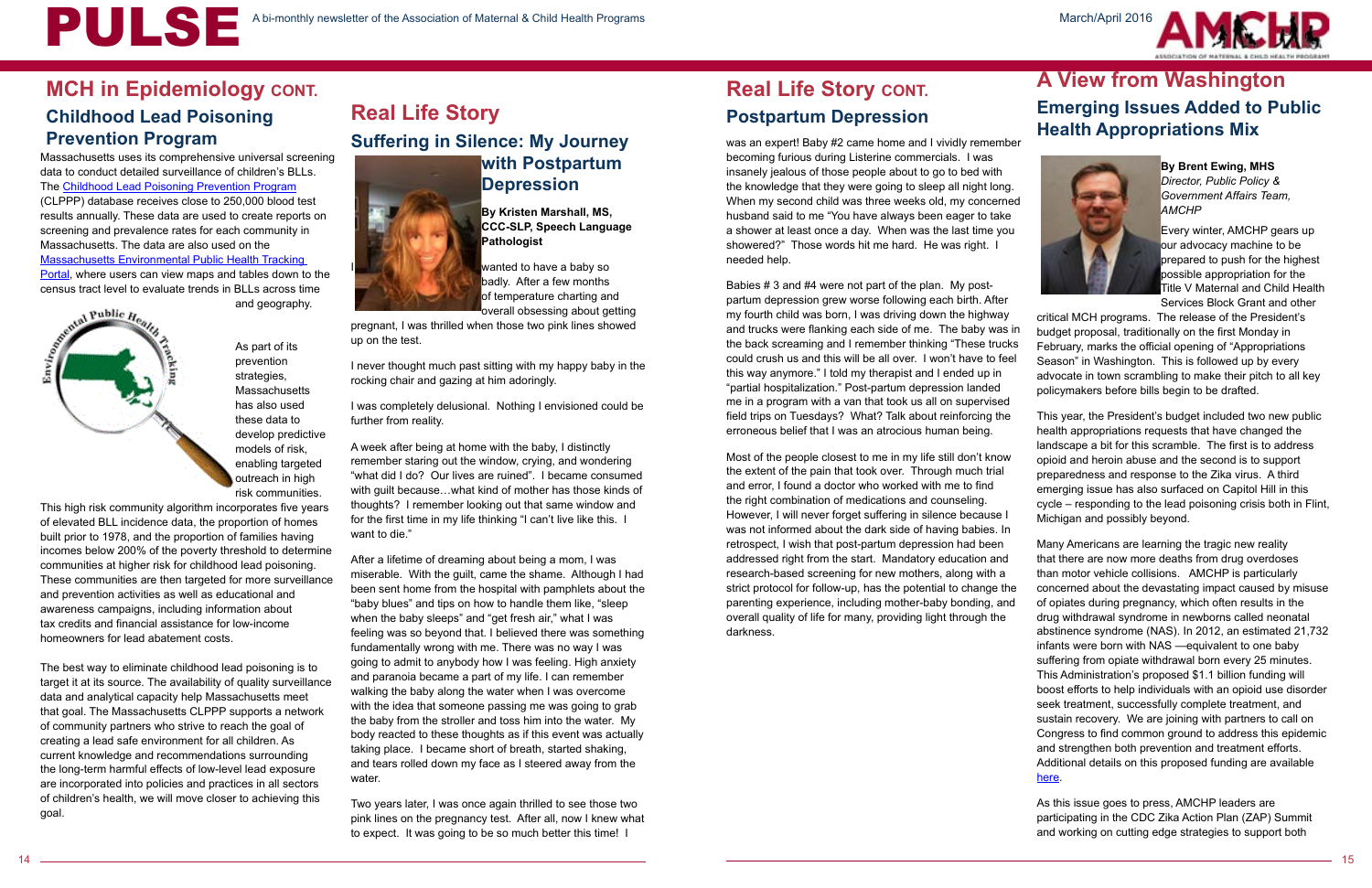

preparedness and response. AMCHP therefore also strongly supports the Administration's proposed \$1.9 billion in emergency funding to enhance ongoing efforts to prepare for and respond to the Zika virus, a virus primarily spread by mosquitoes that has recently been linked to birth defects and other concerning health outcomes.

While the President's budget did not include any new proposed funding to address the lead poisoning crisis revealed in Flint, Michigan, AMCHP has recently supported efforts led by the National Safe and Healthy Housing Coalition asking Congress to support \$35 million for CDC's Childhood Lead Poisoning Prevention program, which would allow the program to expand its surveillance of childhood lead poisoning nationally and \$230 million for HUD's Office of Lead Hazard Control and Healthy Homes, including \$35 million for the Healthy Homes program and \$6 million for the Lead Technical Studies Grant Program. A copy of this sign on letter is available [here.](https://www.whitehouse.gov/the-press-office/2016/02/08/fact-sheet-preparing-and-responding-zika-virus-home-and-abroad)

Even though the President asked for expedited consideration of the Zika funding in what is known as a supplemental request, Congress to date has not acted on any of the above requests. The biggest sticking point is the question of where the money will come from and if other programs should either be cut or have funds redirected to support these new efforts. AMCHP is joining with many others in the public health community to share the message that weakening one part of the public health system to (temporarily) bolster another is not wise.

These issues were further discussed at the 2016 AMCHP Annual Conference. If you were unable to attend, please stay tuned to the usual AMCHP channels for updates as this year's appropriations cycle unfolds.

### **Who's New**

#### **New MCH Directors**

#### **Texas**

Natalie Furdek Title V Director Texas Department of State Health Services

#### **NEW AMCHP STAFF**

#### **Michelle Eglovitch, MPH**



Michelle Eglovitch is the Program Associate for Women's and Infant Health at AMCHP. In this role, Michelle provides support to all Women's and Infant Health team program activities. Prior to joining AMCHP, Michelle worked as a research assistant for a pregnancy research study at the Boston University School of Public

Health. In this role, she built foundational knowledge and awareness of critical issues in women's and infant health, including occupational, environmental, and dietary factors and exposures during pregnancy. In the summer of 2015, Michelle completed a practicum facilitating a community health assessment in Ladakh, India, where she collected and analyzed information on gender differentials in growth and development for children aged 0-5. Michelle recently earned a MPH in Maternal and Child Health from the Boston University School of Public Health. She received her bachelor's degree in Public Health, with a minor in Psychology, from the University of Rochester in 2013.

decrease. Dr. Kris Risley, Clinical Assistant Professor at the University of Illinois at Chicago, will provide tips and tricks to keep staff morale high by using appreciative inquiry and positive questions to bring out the best of the organization/ department/team on **May 12, 2016 from 1-2 pm EST**. Dr. Risley will also discuss the importance of emotional intelligence and the impact you have on your organization/ department. [Click here](https://events-na4.adobeconnect.com/content/connect/c1/838359725/en/events/event/shared/default_template/event_landing.html?sco-id=1302852083&_charset_=utf-8) to register.

**Jeanette Kowalik, PhD, MPH**

Dr. Jeanette Kowalik joins AMCHP as the new Associate Director of Women's and Infant Health. She has over a decade of progressive public health experience in a variety of areas representing the life-course. Jeanette began her career as an intern at the University of Wisconsin (UW)-Milwaukee in healthcare administration. She



obtained a Master of Public Health from the Northern Illinois University while maintaining full-time employment at the Milwaukee Health Department. Afterwards, Jeanette began her doctoral program in health sciences at UW-Milwaukee. Her initial focus was infant mortality disparities, but she soon realized there was a significant gap in the literature regarding recruitment and retention of the public health workforce. Jeanette completed her coursework while working full-time for the Wauwatosa Health Department and Boys & Girls Clubs of Greater

### **A View from Washington Wholes A New AMCHP STAFF MEXICALLY A Who's New Who's New Wholes New Wholes New Wholes New Wholes New Wholes New Wholes New York 2013 CONT.**

Milwaukee. Jeanette completed her dissertation remotely as she served the city of Chicago as the Director of STI Surveillance. She served as UW-Madison's Director of Prevention and Campus Health Initiatives prior to her transition to AMCHP.



**Mahlet Menwyelet, MBA** Mahlet Menwyelet is the Grants and Contracts Administrator on the Finance and Accounting team. In this role, Mahlet oversees all federal and foundations grants as well as contract management. She plays a key role in the planning, preparation, and review of the annual

organizational budget, implementing and managing grant reporting and compliance systems, and has future aspirations to develop and manage the fund acquisition process focusing on long term sustainability. Mahlet has over 10 years of business and financial management experience with corporate and nonprofit organizations. She holds an MBA degree in Finance, Accounting and International Business from Regis University and a BA in Economics from Colorado State University.

### **Get Involved**

#### **WSSDOM Series**

AMCHP is pleased to present a new MCH Workforce Development Solutions Series Domain (WSSDOM). This new series will provide a platform for AMCHP members to learn more about successful workforce development solutions to address issues such as staffing, organizational design, accreditation, and work process re-design (e.g., due to health transformation), share innovations, and identify best practices. The MCH WSSDOM series consist of 45-minute live interactive webinars. The next topic is listed below:

• Resiliency: Tips and Tricks on How to Keep Staff Morale High

Success of an organization/department depends on the employees who work there. The morale among staff must be high to have outstanding staff performance. Sometimes when organizational changes occur, the morale can

#### **Strengthen the Evidence Base: Communities of Practice (CoP)**

Come and join AMCHP's Strengthen the Evidence Base: Communities of Practice (CoP)! The CoPs are grouped by population domain including Child Health, Children and Youth with Special Health Care Needs (CYSHCN), Cross-cutting/Life-course, and Women's/ Maternal Health. The purpose of the CoPs is to provide a space for peer sharing and learning, which could include topics ranging from Evidence Based Strategy Measures (ESM) development to implementation of your plan. As a participant, we encourage active contributions within the CoPs by responding to discussion questions, posting your own questions and resources, and engaging with other participants. To sign up, [click here](https://www.surveymonkey.com/r/CoP_MCHPop_Reg). For questions or additional assistance, please contact Krista Granger at [kgranger@amchp.org](mailto:kgranger%40amchp.org?subject=) or Sarah Beth McLellan at [smclellan@amchp.org.](mailto:smclellan%40amchp.org?subject=)

#### **[Join AMCHP for the 2016 March for Babies Campaign](mailto:smclellan%40amchp.org?subject=)**

[Once again, AMCHP is supporting our partners at the](mailto:smclellan%40amchp.org?subject=)  [March of Dimes by raising funds and participating in the](mailto:smclellan%40amchp.org?subject=)  [Maryland-National Capital Area March for Babies on May](mailto:smclellan%40amchp.org?subject=)  [7, 2016 at Nationals Park in Washington, DC! Last year,](mailto:smclellan%40amchp.org?subject=)  [the AMCHP team raised over \\$2,000 for stronger and](mailto:smclellan%40amchp.org?subject=)  healthier babies. Click here to support our team in reaching [our 2016 fundraising goal of \\$3,000.](mailto:smclellan%40amchp.org?subject=)

### **Public Health Appropriations Mix**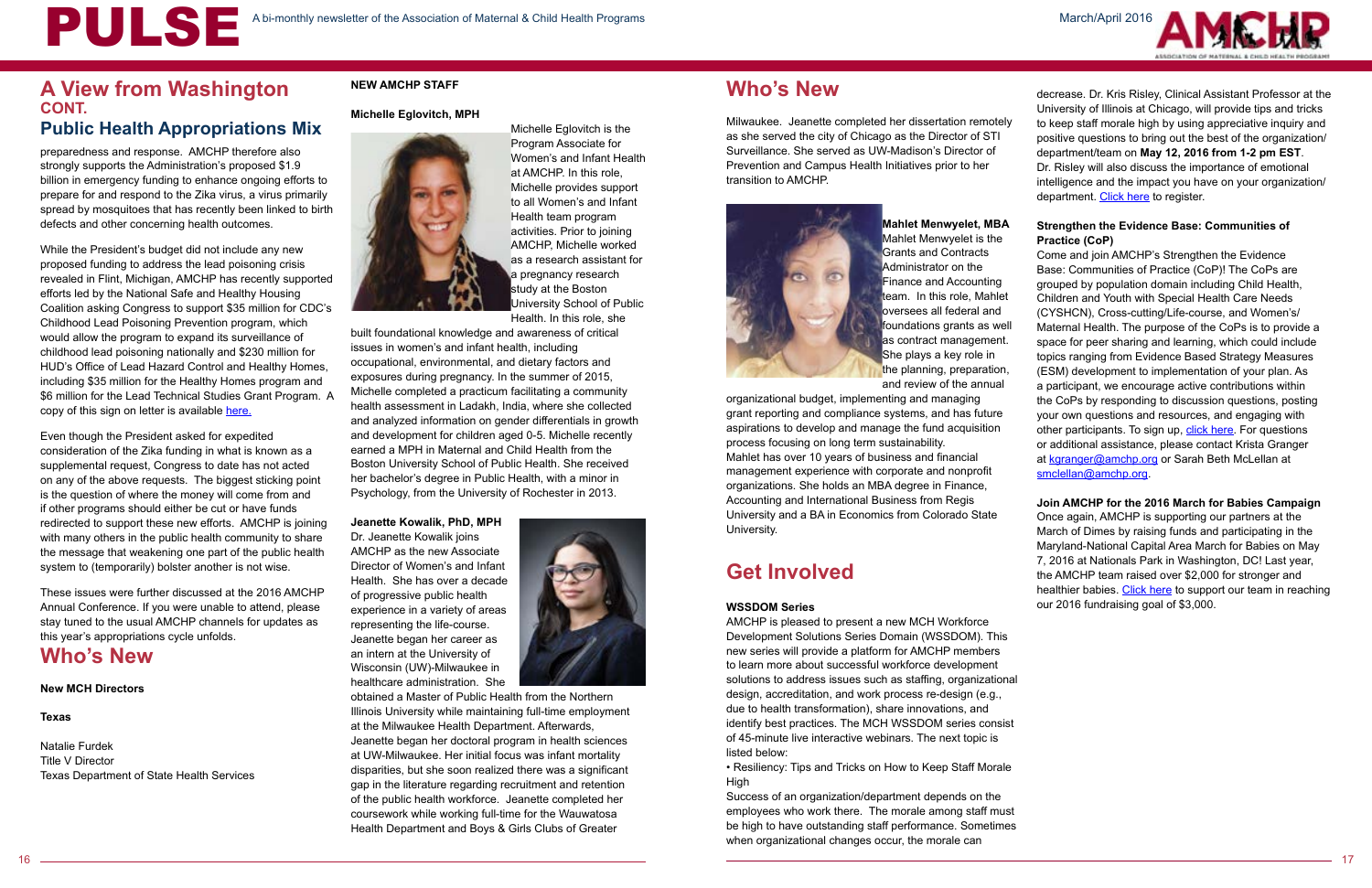# A bi-monthly newsletter of the Association of Maternal & Child Health Programs

Continuing Education for the AMCHP Annual Conference 2016 is available through the CDC Training and Continuing Education Online system (CDC TCEO). Online evaluations must be completed by **May 16, 2016** to receive credit for continuing education or a certificate of completion. Click [here](http://www.amchp.org/Calendar/Conferences/amchp-conference/Pages/default.aspx) for instructions on the evaluation process.

March/April 2016





### **Get Involved CONT.**

#### **Continuing Education for CME, CNE, CUE, CECH, and CPH**

The Maternal and Child Health Life Course Research Network will host TADPOHLS: Enabling Integrative Longitudinal Studies of Positive Health on **May 9, 2016 from 5-6 pm EST** and feature Dr. Margaret Kern. Dr. Kern and her colleagues developed TADPOHLS (The Anatomy of Developmental Predictors of Healthy Lives Study), a database that categorizes items and constructs from 25 prospective longitudinal studies that have followed participants from adolescence into adulthood. This webinar will present the database and coding typology, and illustrate how the database can be used to integrate multiple studies at the item level to examine adolescent predictors of adult health outcomes. To register, [click here.](https://attendee.gotowebinar.com/register/4315425182018125571)

#### **Maternal and Child Health Life Course Network Webinar**

interventions will be highlighted and there will be ample opportunity for discussion. One CPH continuing credit is available for individuals who register and attend the live webinar. To register, [click here](https://cc.readytalk.com/cc/s/registrations/new?cid=fsn9zzpys58b).

#### **National Call for Applications**

The National Center for Children's Vision and Eye Health at Prevent Blindness (NCCVEH) and the National Institute for Children's Health Quality (NICHQ) are issuing a call for applications to public health professionals, early educators, community vision programs, eye care professionals, primary health care provider groups, and family advocates to join the quality improvement collaborative, "Improving Children's Vision: Systems, Stakeholders & Support". The mission is to improve the systems supporting children's vision and eye health in a minimum of five carefully selected states. The results will be comprehensive and coordinated approaches to children's vision and eye health and a reduced prevalence of vision problems in hard-toreach populations. All teams interested in participating must submit applications [online b](http://www.cvent.com/Surveys/Welcome.aspx?s=dbab159f-e9ec-4dac-8938-85fe97a62471)y **Apr. 25, 2016 by 5 pm EST.** 

#### **Addressing Lead Exposure in Our Communities**

The American Public Health Association (APHA) will host a webinar on **Apr. 26, 2016 from 1-2 pm EST**. This webinar will provide information about lead exposure, focus on community solutions to lead exposure, and provide tools for preventing lead exposure in the home. Healthy homes

with cleaning and organizing electronic health data before statistical analyses can be performed; and gaining a practical understanding of how researchers working with the American Academy of Pediatrics are using data from an EHR "supernetwork" to conduct cutting-edge research. To register, [click here.](https://www.eiseverywhere.com/ehome/index.php?eventid=173877&)

## **Get Involved CONT.**

#### **Genetics and ASD Webinar**

The Autism Intervention Research Network on Physical Health and the Autism Treatment Network will host a webinar on **Apr. 27, 2016 from 2-3 pm EST** to discuss genetics and Autism Spectrum Disorder (ASD). To register, [click here.](https://attendee.gotowebinar.com/register/504480495796857858)

#### **Playground Safety: Having Fun and Staying Safe**

Reaching our Sisters Everywhere, Inc. (ROSE) is currently accepting abstract and poster applications for the 5th Annual Breastfeeding Summit, which will take place on Jul. 28 and 29th, 2016 in New Orleans, LA. Applications must be received by **May 16, 2016 by 5 pm EST** in order to be considered. All submissions should address breastfeeding, lactation issues, and concerns in vulnerable communities. To apply, [click here](http://www.breastfeedingrose.org/2016-summit-submissions/). Additional information on poster and abstracts requirements can be found [here](https://drive.google.com/file/d/0B-y8wv8_ViiPRURDSU5yNWY4cEU/view?pref=2&pli=1).

The National Program for Playground Safety (NAPPS) will host a webinar on **Apr. 27, 2016 from 3-4 pm EST** to highlight Playground Safety Week. NAPPS will share information related to advocating for SAFE (Supervision, Age Appropriate, Fall Surfacing, Equipment Maintenance) inclusive and high quality play areas that support child development and reduce unintentional childhood injuries. An overview of playground injuries will be shared, along with a description of the agencies and organizations that have issued recognized guidelines and standards that address safety. To register, [click here](https://events-na1.adobeconnect.com/content/connect/c1/1002235226/en/events/event/private/1318643947/1614510903/event_registration.html?sco-id=2155565968&_charset_=utf-8). Please note that space is limited for this webinar.

#### **National MCH Epidemiology Awards**

CityMatCH is now accepting nominations for the Maternal and Child Health Epidemiology Award to be recognized at the 2016 CityMatCH Leadership and MCH Epidemiology Conference. The purpose of the awards is to recognize individuals, teams, and leaders of institutions for making significant contributions to one or more aspects of epidemiology with the aim of improving health of women, children, and families, advancing public health knowledge through applied research, improving public health practice through effective use of data and epidemiology training in the field, and enhancing the political will to support practice and advance knowledge through effective use of data, epidemiology, and applied research. Various award categories are open and nominations will be accepted until **Apr. 30, 2016 at 11:59 pm PST**. For more information, [click here.](http://www.citymatch.org/conference/citymatch-conference/2016/categories-and-nomination-process)

#### **Secondary Use of Electronic Health Data for Child Health Research: Opportunities and Challenges Webinar**

 EnRICH (Research Innovations & Challenges) will be hosting a webinar on **May 5, 2016 from 1:30-2:30 pm EST.** The learning objectives for this webinar include understanding the types of data readily available in electronic health records (EHRs) that support child health research activities; recognizinge the challenges with

#### **Evidence to Prevent Childhood Obesity**

#### **2016 Breastfeeding Summit: Call for Abstracts**

Healthy Eating Research: Building Evidence to Prevent Childhood Obesity is a Robert Wood Johnson Foundation (RWJF) national program. The program supports research on environmental and policy strategies with strong potential to promote healthy eating among children to prevent childhood obesity, especially among groups at the highest risk for obesity: black, Latino, American Indian, Asian/ Pacific Islander, and children who live in lower-income communities (urban, suburban, and/or rural). Findings are expected to advance RWFJ's efforts to help all children achieve a healthy weight, promote health equity, and build a culture of health. This is a call for proposals that includes two types of awards aimed at providing advocates, decision-makers, and policymakers, with evidence to reverse the childhood obesity epidemic. These awards include Round 10 grants and RWFJ's New Connections grants awarded through the Healthy Eating Research program. The first round of proposals will be accepted until **May 11, 2016 at 3 pm ET**. For additional deadline dates and more information, [click here.](http://www.rwjf.org/en/library/funding-opportunities/2016/healthy-eating-research--building-evidence-to-prevent-childhood-.html) You'll have a chance to: • Share successes with your peers • Enhance the MCH field • Contribute to program replication • Get expert feedback from the Review Panel • Receive national recognition The online submission process is simple and applications are accepted on a rolling basis. For more information, contact [Ki'Yonna Jones](mailto:kjones%40amchp.org?subject=) at (202) 266-3049 or visit [amchp.](http://amchp.org/bestpractices) [org/bestpractices.](http://amchp.org/bestpractices) **Want to learn more new ways your Title V MCH program can build capacity to support ASD/**

AMCHP is seeking submissions of emerging, promising and best practices in maternal and child health from all states and territories on child health. Do you have a program that fits?

- 
- 
- 
- 
- 

| <b>Want to learn more new ways</b>    |  |
|---------------------------------------|--|
| your Title V MCH program can          |  |
| <b>build capacity to support ASD/</b> |  |
| <b>DD? Check out AMCHP's new</b>      |  |
| <b>Autism Awareness infographic!</b>  |  |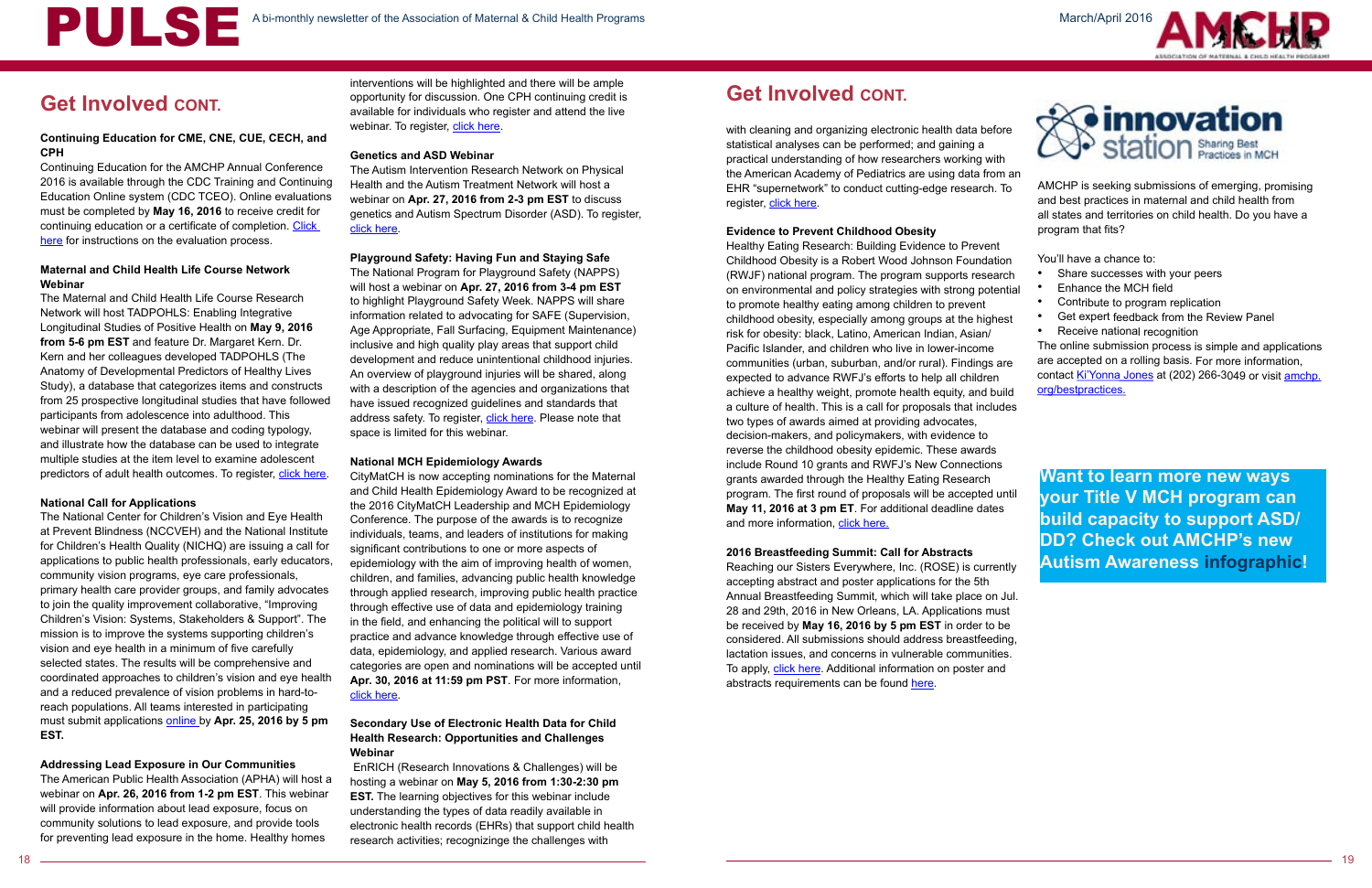### **Data and Trends Resources**

# **AMCHP Member Assessment** Emerging Issues We asked and members answered! **Top Emerging Issues** in the Field of MCH FUNDING insurance access to care prescription **DISPARITIES** Current Challenges Faced Support, Resouces, and Guidance Needed



Strategic Plan Goal Areas 2016-2018



[American Academy of Pediatrics-](https://www.aap.org/en-us/advocacy-and-policy/aap-health-initiatives/lead-exposure/Pages/default.aspx) Provides various resources on how to detect lead poisoning in children, treatment methods, and how families can protect their households.

• [Neonatal Drug Withdrawal Clinical Report-](http://pediatrics.aappublications.org/content/pediatrics/129/2/e540.full.pdf) Provides updated information about the clinical presentation of infants exposed to intrauterine drugs and the therapeutic options for treatment of withdrawal and is expanded to include evidence-based approaches to the management of the hospitalized infant who requires weaning from analgesics or sedatives.

[American Public Health Association](https://www.apha.org/topics-and-issues/communicable-disease/zika)- Serves as a wellrounded resources for all things related to the Zika Virus.

[American College of Obstetricians and Gynecologists](http://www.acog.org/-/media/Committee-Opinions/Committee-on-Health-Care-for-Underserved-Women/co524.pdf?dmc=1&ts=20141219T1238154848)  [Committee Opinion-](http://www.acog.org/-/media/Committee-Opinions/Committee-on-Health-Care-for-Underserved-Women/co524.pdf?dmc=1&ts=20141219T1238154848) Resource on Opioid abuse, dependence, and addiction in pregnancy.

**[Get Ready Podcast: Zika Preparedness and Preven](http://getreadyforflu.org/new_pg_podcast.htm)**[tion](http://getreadyforflu.org/new_pg_podcast.htm)- This APHA resource has commentary from the Chair of Emergency Preparedness for the Association for Professionals in Infection Control and Epidemiology, about how Americans can protect themselves against the Zika virus.

[American Medical Association-](http://www.ama-assn.org/ama/pub/physician-resources/public-health/zika-resource-center.page) With the global infection rates of the Zika virus increasing rapidly, physicians should be prepared to handle cases of the virus and answer's questions. The AMA intends to update the Zika resource center regularly to provide information to the public, physicians, and other health care workers as they seek to learn more.

• [Preventing Transmission of Zika Virus in Labor and](http://www.cdc.gov/mmwr/volumes/65/wr/mm6511e3.htm)  [Delivery Setting Through Implementation of Standard](http://www.cdc.gov/mmwr/volumes/65/wr/mm6511e3.htm)  **Precautions** 

[A Blueprint for Action: Improving Care for Women and](http://www.perinatalweb.org/major-initiatives/perinatal-substance-use-and-abuse/resources)  [Infant Affected by Opioids-](http://www.perinatalweb.org/major-initiatives/perinatal-substance-use-and-abuse/resources) This is a resource from the Wisconsin Association for Prenatal Care, which assists stakeholders in collaborating and coordinating efforts to improve care for women and infants affected by opioids. It identifies six areas of change that are intended to focus on major areas that can improve care of women and infants and lead to better outcomes.

[Centers for Disease Control and Prevention](http://www.cdc.gov/zika/)- Offers resources and initiatives aimed at providing information on the Zika virus, including symptoms, preventative measures, and tools for health providers.

#### **Resources CONT.**

• [Interim Guidelines for Health Care Providers Caring](http://www.cdc.gov/mmwr/volumes/65/wr/mm6505e2.htm)  [for Pregnant Women and Women of Reproductive](http://www.cdc.gov/mmwr/volumes/65/wr/mm6505e2.htm)  [Age with Possible Zika Virus Exposure](http://www.cdc.gov/mmwr/volumes/65/wr/mm6505e2.htm)-Updated guidelines include a new recommendation to offer serologic testing to asymptomatic pregnant women who have traveled to areas with ongoing Zika virus transmission, and include recommendations for screening, testing, and management of pregnant women and recommendations for counseling women of reproductive age (15-44 years).

[Office on Trafficking in Persons](http://www.acf.hhs.gov/programs/endtrafficking/about)- This resource is responsible for the development of anti-trafficking strategies, policies, and programs to prevent human trafficking, build health and human service capacity to respond to human trafficking, increase victim identification and access to services, and strengthen health and well-being outcomes of survivors of human trafficking.

[Sources of Lead Poisoning-](http://www.cdc.gov/nceh/lead/tips/sources.htm) Discusses the different ways children can be exposed to lead poisoning.

[Futures Without Violence-](https://www.futureswithoutviolence.org/?s=human+trafficking) Serves as a ground breaking resource for programs, policies, and campaigns that empower individuals and organizations working to end violence against women and children around the world.

> • [Pregnancy Management in the Context of Zika Virus-](http://www.who.int/csr/resources/publications/zika/pregnancy-management/en/)The aim of this document is to provide interim guidance for interventions to reduce the risk of maternal Zika virus infection and to manage potential complications during pregnancy.

[The Lancet](http://www.thelancet.com/campaigns/zika)-*The Lancet* Zika resource center brings together the best evidence from across The Lancet family of journals offered with free access to assist researchers, policy makers, and health workers in understanding the effects of the outbreak and how best to respond.

[Lead in Flint Water -](http://www.michigan.gov/documents/deq/LeadInWaterInfoSheetV2a_511710_7.pdf)Resource from the Flint Water Response Team provides general information about the impact of lead poisoned water on children's health and how to keep homes safe from lead poisoning.

[National Human Trafficking Resource Center-](https://traffickingresourcecenter.org/) Serves victims and survivors of human trafficking and the antitrafficking community in the United States.

[Neonatal Abstinence Syndrome](https://vimeo.com/101299947)- This is a four minute video that describes the basics of Neonatal Abstinence Syndrome including symptoms, screening/identification, and treatment. It also includes a mother's experience having a baby born with NAS.

[Newborn Withdrawal Project Educational Toolkit](http://www.perinatalweb.org/major-initiatives/perinatal-substance-use-and-abuse/resources)- This compendium from the Wisconsin Association for Perinatal Care provides educational materials for parents and healthcare providers of newborns experiencing neonatal abstinence syndrome (NAS) and pregnant women under-

- going methadone maintenance treatment (MMT) or other treatments for opioid addiction. • [Facts for Providers](http://www.perinatalweb.org/assets/cms/uploads/files/Methadone_Facts%20for%20Providers_2013_v4.pdf)- Provides an overview of the care of opioid-exposed infants experiencing NAS. [Zika Virus as a Cause of Neurologic Disorders-](http://www.nejm.org/doi/full/10.1056/NEJMp1602708?query=featured_zika&) As researchers investigate whether and by what mechanisms Zika virus infections could affect the nervous systems, there is a key question for public health: How can currently available evidence about causality guide the choice and implementation of interventions?
- [Assessment and Intervention in the Home- Women](http://www.perinatalweb.org/assets/cms/uploads/files/Opioid%20Tip%20Sheet_v4.pdf)  [and Infants Affected by Opioids](http://www.perinatalweb.org/assets/cms/uploads/files/Opioid%20Tip%20Sheet_v4.pdf)- This tool is intended for anyone who may provide care in the home of

women or infants affected by opioids.

[Opioid FAQs-](http://www.perinatalweb.org/for-parents-and-consumers/opioid-faqs) The Wisconsin Association for Perinatal Care Infant and Family Committee developed these consumeroriented FAQs to complement the Newborn Withdrawal Project Education Educational Toolkit.

- [Anti-Trafficking In Person Grants](http://www.acf.hhs.gov/programs/endtrafficking/resource/anti-trafficking-in-persons-grants)
- **Services Available to Victims of Human Trafficking: A** [Resource Guide for Social Service Providers](https://www.acf.hhs.gov/sites/default/files/orr/traffickingservices_0.pdf)

[Pan American Health Organization Zika Resources: For](http://www.paho.org/hq/index.php?option=com_content&view=article&id=11601&Itemid=41694&lang=en)  [Health Authorities](http://www.paho.org/hq/index.php?option=com_content&view=article&id=11601&Itemid=41694&lang=en) -Provides information on surveillance, vector control, microcephaly, risk communication and community engagement, resource mobilization, situation and technical reports.

[Vermont Department of Health Lead Resource Guide for](http://healthvermont.gov/enviro/lead/lead_parents.aspx)  [Parents](http://healthvermont.gov/enviro/lead/lead_parents.aspx)-The Vermont Department of Health has provided various guides, infographics, books, and pamphlets to prevent lead poisoning in their young children, as well as testing methods.

[World Health Organization](http://www.who.int/emergencies/zika-virus/en/) -All access resources on topics and issues related to the Zika virus.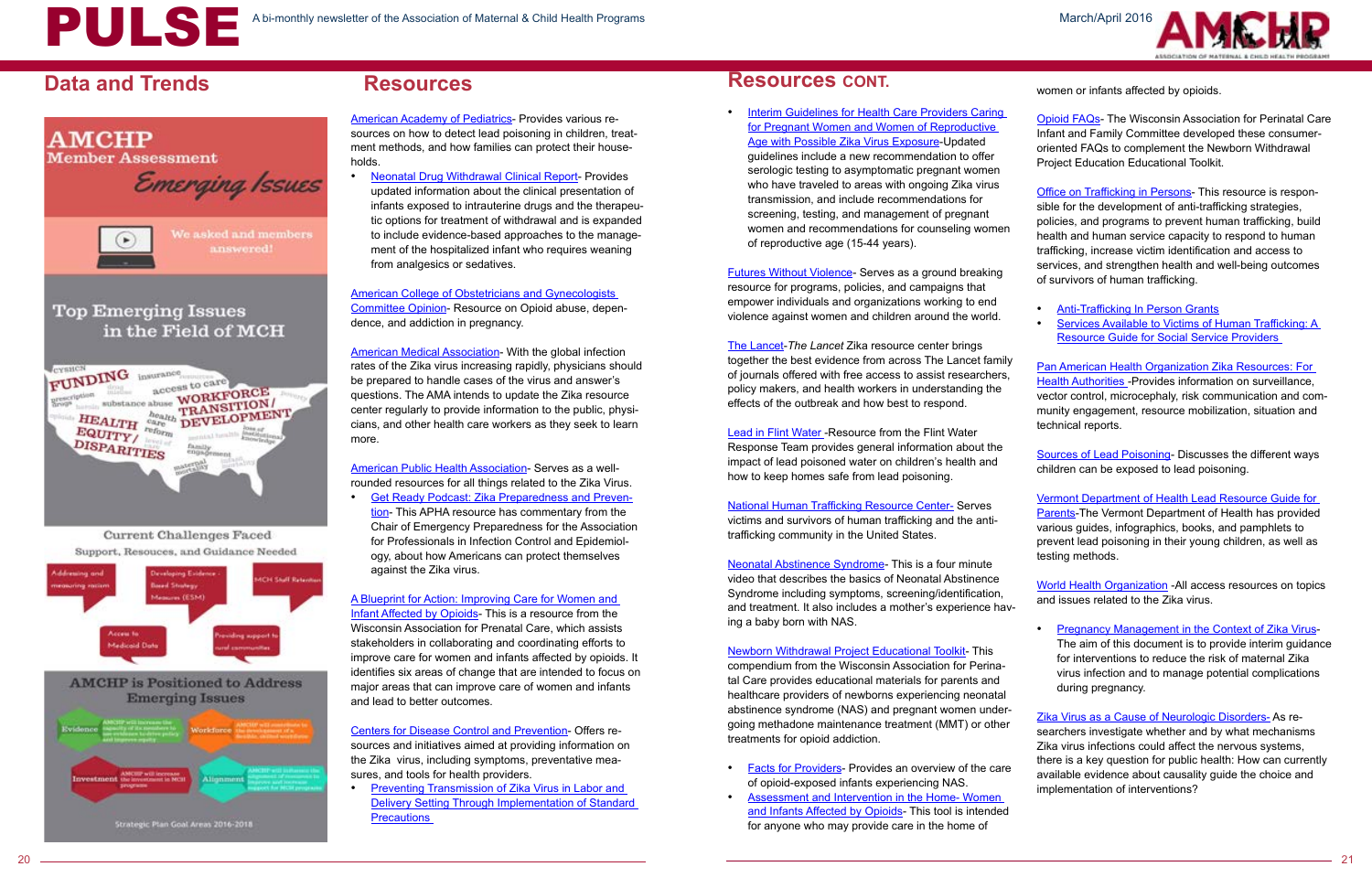

March/April 2016



#### **Executive Committee**

President (2016-2017) **Eileen Forlenza**  Colorado

President-Elect (2016-2017) **Michael D. Warren MD, MPH, FAAP** Tennessee

Region I (2016-2019) **Karin Downs, RN, MPH Massachusetts** 

Past President (2016-2017) **Sam B. Cooper III, LMSW-IPR** Texas

Secretary (2016-2018) **Susan Colburn** Alabama

Treasurer (2016-2018) **Valerie J. Ricker, MSN, MS** Maine

#### **Board Members**

Region X(2016-2019) **Cate Wilcox, MPH Oregon** 

Region II (Interim 2015-2017) **Marilyn Kacica, MD, MPH** New York

Region III (Interim 2015-2017) **Mary Frances Kornak, MPH** Washington, DC

Region IV (2015-2018) **Kris-Tena Albers, CMN, MN** Florida

Region V (Interim 2016-2018) **OPEN**

Region VI (2016-2019) **Susan Chacon, MSW, LISW** New Mexico

Region VII (Interim 2015-2017) **Heather Smith, MPH**  Kansas

Region VIII (2015-2018) **Linda McElwain, RN**  Wyoming

Region IX (2016-2019) **Mary Ellen Cunningham, MPA** Arizona

### **Board of Directors**

#### **Board Members**

Director at Large (2015-2018) **Rodney E. Farley**  Arkansas

Director at Large 2016-2019) **OPEN**

Family Representative (2015-2018) **Donna Macan Yadrich, MPA, CCRP** Kansas

Interim Family Representative (2016-2017) **OPEN**

### **Board of Directors**

**Treeby Brown, MPP,** *Associate Director, Child and Adolescent Health* 

**Karissa Charles,** *Interim Communications and Membership Associate*

**Atyya Chaudhry, MPP,** *Policy Analyst, Health Reform Implementation*

**Stacy Collins, MSW,** *Associate Director, Health Reform Implementation*

**Linnard Corbin,** *Accounting/Office Assistant* 

**Andria Cornell,** *Senior Program Manager, Women's and Infant Health* 

**Emily Eckert***, Program Associate, Health Reform Implementation* 

**Michelle Eglovitch***,* **MPH***, Program Associate, Women's and Infant Health*

**Kidist Endale,** *Bookkeeper/Human Resources Assistant*

**Brent Ewig, MHS,** *Director of Public Policy and Government Affairs*

**Jennifer Farfalla, MPH,** *Analyst, Quality Improvement and Life Course*

 **Cori Floyd,** *Program Associate, Child and Adolescent Health*

 **Lori Tremmel Freeman, MBA,** *Chief Executive Officer* 

 **Krista Granger, MPH,** *Program Manager, Data and Assessment*

 **Amy Haddad,** *Associate Director; Government Affairs* 

 **Alexandra Harris,** *Program Associate, Epidemiology and Evaluation*

**Michelle Jarvis, Program Manager, Family Involvement** 

 **Ki'Yonna Jones,** *Program Manager, Workforce and Leadership Development*

 **Jeanette Kowalik, PhD, MPH,** *Associate Director of Women's and Infant Health*

 **Nora Lam,** *Senior Executive Assistant and Board Administrator*

 **Mahlet Menwyelet, MBA,** *Grants and Contracts Administrator*

 **Carolyn McCoy, MPH,** *Senior Policy Manager, Health Reform Implementation*

 **Sarah Beth McLellan, MPH,** *Senior Program Manager; CYSHCN*

|    | Megan Phillippi, Program Analyst, Women's &<br>Infant Health                                                |
|----|-------------------------------------------------------------------------------------------------------------|
|    | Christina Ratleff, MPH, Senior Program Manager,<br>Women's & Infant Health                                  |
|    | Caroline Stampfel, MPH, Director of Programs                                                                |
|    | Kate Taft, MPH, Senior Program Manager, Child Health                                                        |
|    | Jessica Teel, MS, CHES, Senior Program Manager,<br><b>Workforce &amp; Leadership Development</b>            |
|    | <b>Wendy Wen, Associate Director, Finance &amp; Accounting</b>                                              |
| ıd | Iliana White, MPH, Senior Program Manager, Adolescent<br>Health                                             |
|    | Elliane Yashar, Program Analyst, Child and<br><b>Adolescent Health</b>                                      |
| 's | <b>Calendar</b>                                                                                             |
| 7t | <b>YTH Live (the youth+tech+health conference)</b><br>Apr. 24-26, 2016<br>San Francisco, CA                 |
|    | <b>Building a Healthier Future 2016 Summit</b><br>May 18-20, 2016<br>Washington, DC                         |
|    | <b>CSTE Annual Conference</b><br>Jun. 19-23, 2016<br>Anchorage, AK                                          |
| ıd | <b>NACCHO Annual Conference</b><br>Jul. 19-21, 2016<br>Phoenix, AZ                                          |
| ıt | <b>ROSE 5th Annual Breastfeeding Summit</b><br>Jul. 28-29, 2016<br>New Orleans, LA                          |
|    | <b>Public Health Informatics Conference</b><br>Aug. 21-24, 2016<br>Atlanta, GA                              |
|    | <b>CityMatCH Leadership and MCH Epidemiology Conference</b><br>Sept. 14-16, 2016<br>Philadelphia, PA        |
|    | <b>Congenital Cytomegalovirus Public Health and Policy</b><br>Conference<br>Sept. 25-27, 2016<br>Austin, TX |

#### **AMCHP Staff**